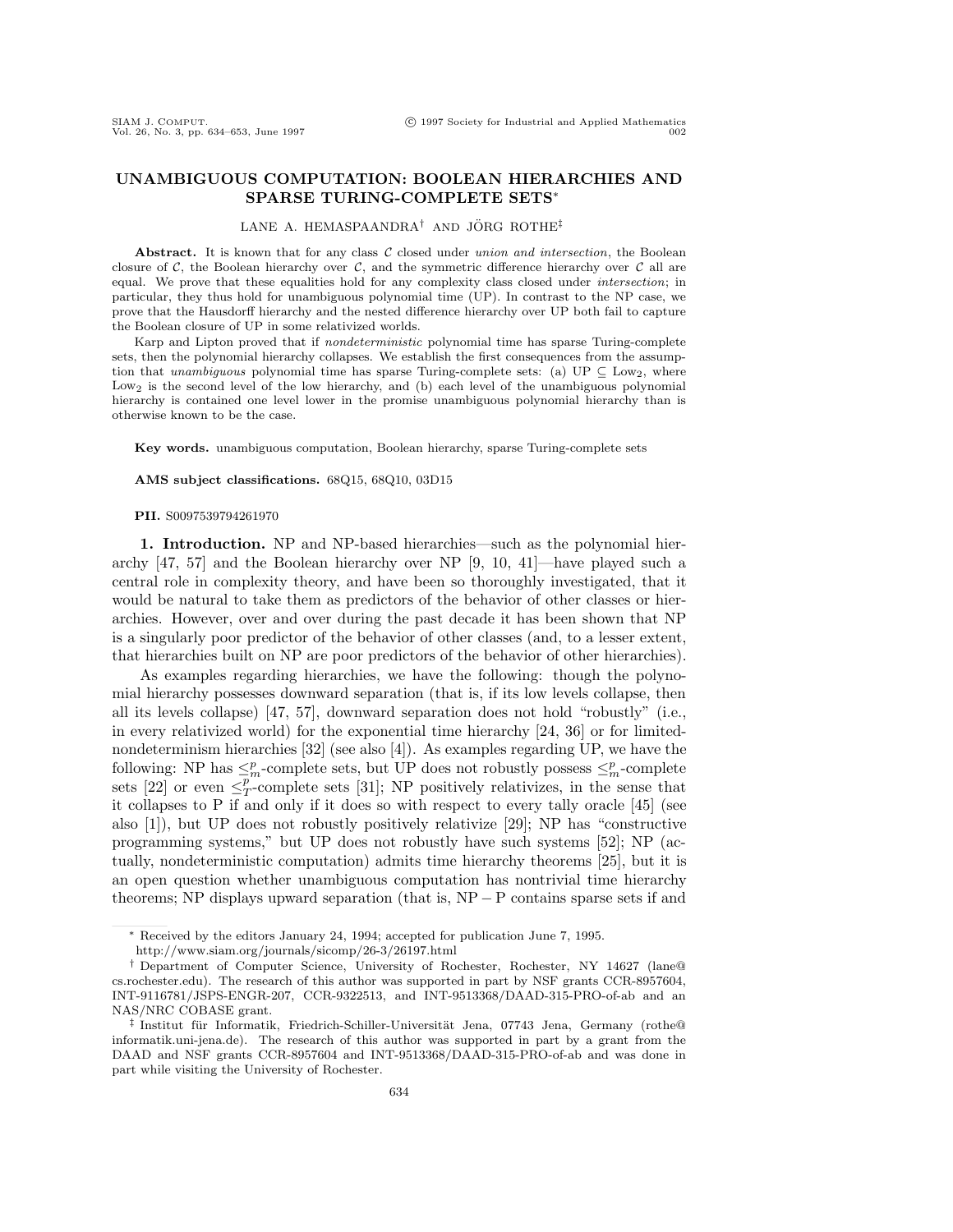only if  $NE \neq E$ ) [24], but it is not known whether UP does (see [32], which shows that R and BPP do not robustly display upward separation, and [51], which shows that FewP does possess upward separation).

In light of the above list of the many ways in which NP parts company with UP, it is clear that we should not merely assume that results for NP hold for UP, but, rather, we must carefully check to see to what extent, if any, results for NP suggest results for UP. In this paper, we study, for UP, two topics that have been intensely studied for the NP case: the structure of Boolean hierarchies, and the effects of the existence of sparse Turing-complete/Turing-hard sets.

For the Boolean hierarchy over NP, which has generated quite a bit of interest and the collapse of which is known to imply the collapse of the polynomial hierarchy [37, 16, 3], a large number of definitions are known to be equivalent. For example, for NP, all the following coincide [9]: the Boolean closure of NP, the Boolean (alternating sums) hierarchy, the nested difference hierarchy, and the Hausdorff hierarchy. The symmetric difference hierarchy also characterizes the Boolean closure of NP [41]. In fact, these equalities are known to hold for all classes that contain Σ*<sup>∗</sup>* and *∅* and are closed under union and intersection [26, 9, 41, 5, 20, 15, 14]. In section 3, we prove that both the symmetric difference hierarchy (SDH) and the Boolean hierarchy (CH) remain equal to the Boolean closure (BC) even in the absence of the assumption of closure under union. That is, for any class  $K$  containing  $\Sigma^*$  and  $\emptyset$  and closed under intersection (e.g., UP, US, and DP, first defined, respectively, in [59], [6], and [50] and each of which is not currently known to be closed under union):  $\text{SDH}(\mathcal{K}) = \text{CH}(\mathcal{K}) = \text{BC}(\mathcal{K})$ . However, for the remaining two hierarchies, we show that not all classes containing Σ*<sup>∗</sup>* and *∅* and closed under intersection robustly display equality. In particular, the Hausdorff hierarchy over UP and the nested difference hierarchy over UP both fail to robustly capture the Boolean closure of UP. In fact, the failure is relatively severe; we show that even low levels of other Boolean hierarchies over UP—the third level of the symmetric difference hierarchy and the fourth level of the Boolean (alternating sums) hierarchy—fail to be robustly captured by either the Hausdorff hierarchy or the nested difference hierarchy.

It is well known, thanks to the work of Karp and Lipton [39] (see also the related references given in section 4), that if NP has sparse Turing-hard sets, then the polynomial hierarchy collapses. Unfortunately, the promise-like definition of UP—its unambiguity, the very core of its nature—seems to block any similarly strong claim for UP and the unambiguous polynomial hierarchy (which was introduced recently by Niedermeier and Rossmanith [48]). Section 4 studies this issue and shows that if UP has sparse Turing-complete sets, then the levels of the unambiguous polynomial hierarchy "slip down" slightly in terms of their location within the promise unambiguous polynomial hierarchy (a version of the unambiguous polynomial hierarchy that requires only that computations actually executed be unambiguous), i.e., the kth level of the unambiguous polynomial hierarchy is contained in the  $(k-1)$ st level of the promise unambiguous polynomial hierarchy. Various related results are also established. For example, if UP has Turing-hard sparse sets, then (a)  $\text{UP} \subseteq \text{Low}_2$ , where  $\text{Low}_2$  is the second level of the low hierarchy [53], and (b) the kth level of the unambiguous polynomial hierarchy can be accepted via a deterministic polynomialtime Turing transducer given access to both a  $\Sigma_2^p$  set and the  $(k-1)$ st level of the promise unambiguous polynomial hierarchy.

**2. Notation.** In general, we adopt the standard notations of Hopcroft and Ullman [35]. Fix the alphabet  $\Sigma = \{0, 1\}$ .  $\Sigma^*$  is the set of all strings over  $\Sigma$ . For each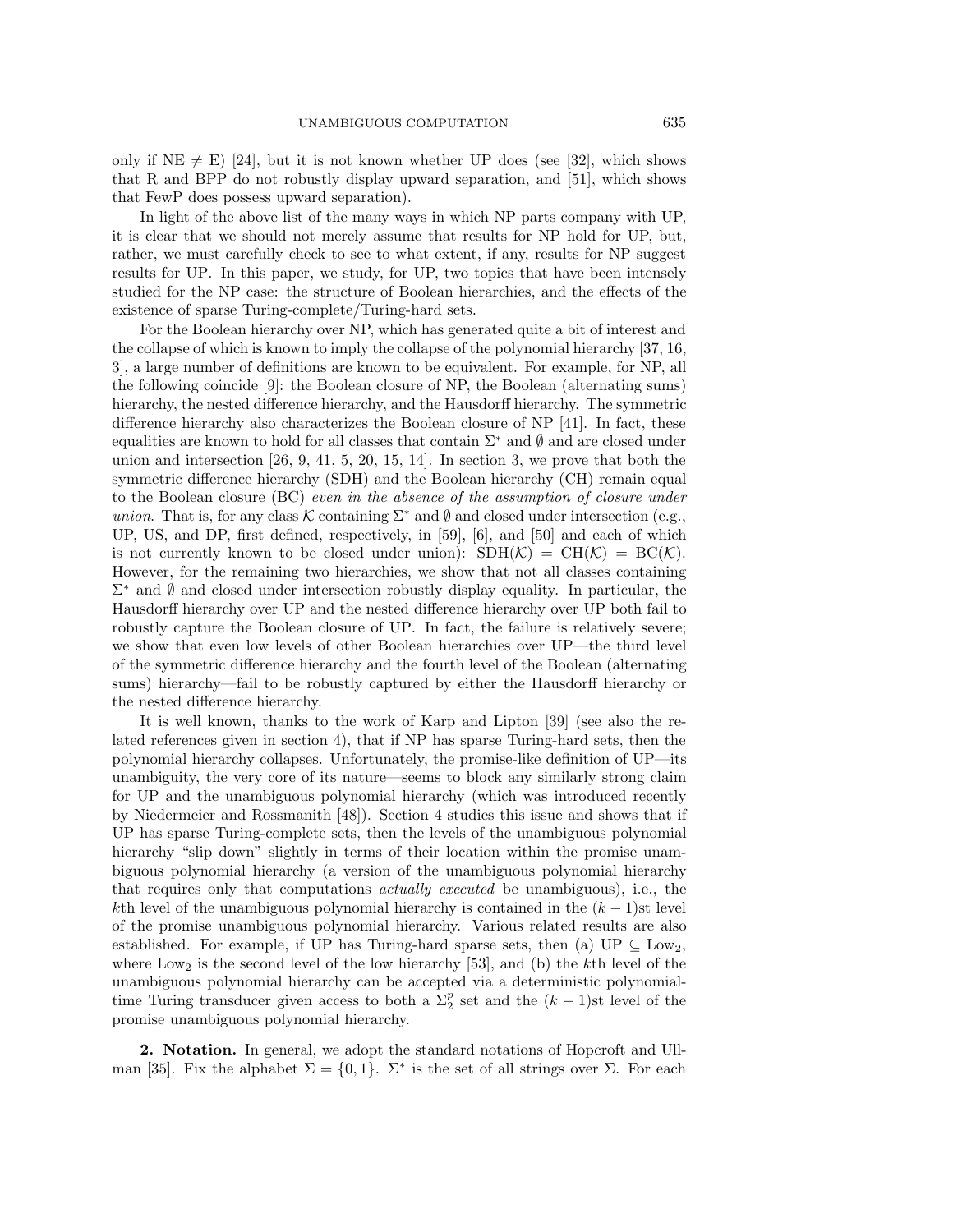string  $u \in \Sigma^*$ , |u| denotes the length of u. The empty string is denoted by  $\epsilon$ . For each set  $L \subseteq \Sigma^*$ ,  $||L||$  denotes the cardinality of L and  $\overline{L} = \Sigma^* - L$  denotes the complement of L.  $L^{=n}$  ( $L^{\leq n}$ ) is the set of all strings in L having length n (less than or equal to n). Let  $\Sigma^n$  and  $\Sigma^{\leq n}$  be shorthands for  $(\Sigma^*)^{=n}$  and  $(\Sigma^*)^{\leq n}$ , respectively. A set S is said to be *sparse* if there is a polynomial q such that for every  $m \geq 0$ ,  $||S^{\leq m}|| \leq q(m)$ . To encode a pair of strings, we use a polynomial-time computable pairing function,  $\langle \cdot, \cdot \rangle : \Sigma^* \times \Sigma^* \to \Sigma^*$ , that has polynomial-time computable inverses; this notion is extended to encode every k-tuple of strings, in the standard way. Let  $\leq_{\text{lex}}$  denote the standard quasi-lexicographical ordering on  $\Sigma^*$ , that is, for strings x and y,  $x \leq_{\text{lex}} y$  if either  $x = y$ , or  $|x| < |y|$ , or  $(|x| = |y|$  and there exists some  $z \in \Sigma^*$  such that  $x = z0u$ and  $y = z1v$ ).  $x <_{\text{lex}} y$  indicates that  $x \leq_{\text{lex}} y$  but  $x \neq y$ .

For sets A and B, their join,  $A \oplus B$ , is  $\{0x \mid x \in A\} \cup \{1x \mid x \in B\}$ , and their symmetric difference,  $A \Delta B$ , is  $(A - B) \cup (B - A)$ . For any class *C*, define  $\cot \mathcal{C} \stackrel{\text{df}}{=} \{L \mid \overline{L} \in \mathcal{C}\},\$  and let  $BC(\mathcal{C})$  denote the Boolean algebra generated by  $\mathcal{C}$ , i.e., the smallest class containing  $C$  and closed under all Boolean operations. For any classes *A* and *B*, let  $A \oplus B$  denote the class  $\{A \oplus B \mid A \in A \land B \in B\}$ . Similarly, for classes  $C$  and  $D$  of sets, define

$$
C \wedge D \stackrel{\text{df}}{=} \{ A \cap B \mid A \in C \wedge B \in \mathcal{D} \}, \qquad C \Delta D \stackrel{\text{df}}{=} \{ A \Delta B \mid A \in C \wedge B \in \mathcal{D} \},
$$
  

$$
C \vee D \stackrel{\text{df}}{=} \{ A \cup B \mid A \in C \wedge B \in \mathcal{D} \}, \qquad C - \mathcal{D} \stackrel{\text{df}}{=} \{ A - B \mid A \in C \wedge B \in \mathcal{D} \}.
$$

We will abbreviate "polynomial-time deterministic (nondeterministic) Turing machine" by DPM (NPM). An unambiguous (sometimes called categorical) polynomialtime Turing machine (UPM) is an NPM that on no input has more than one accepting computation path [59]. UP is the class of all languages that are accepted by some UPM [59]. For the respective oracle machines, we use the shorthands DPOM, NPOM, and UPOM.

Note, crucially, that whether a machine is categorical or not depends on its oracle. In fact, it is well known that machines that are categorical with respect to all oracles accept only easy languages [23] and thus create a polynomial hierarchy analogue that is completely contained in a low level of the polynomial hierarchy (Allender and Hemachandra as cited in [29]). So, when we speak of a UPOM, we will simply mean an NPOM that, with the oracle the machine has in the context being discussed, happens to be categorical.

For any Turing machine  $M, L(M)$  denotes the set of strings accepted by M, and the notation  $M(x)$  means "M on input x." For any oracle Turing machine M and any oracle set A,  $L(M^A)$  denotes the set of strings accepted by M relative to A, and the notation  $M^{A}(x)$  means " $M^{A}$  on input x." Without loss of generality, we assume each NPM and NPOM (in our standard enumeration of such machines)  $M$  has the property that for every n, there is an integer  $\ell_n$  such that, for every x of length n, every path of  $M(x)$  is of length  $\ell_n$ , and furthermore, in the case of oracle machines, that  $\ell_n$  is independent of the oracle. Let  $A$  and  $B$  be sets. We say  $A$  is *Turing reducible* to  $B$ (denoted by  $A \leq_T^p B$  or  $A \in \mathbb{P}^B$ ) if there is a DPOM M such that  $A = L(M^B)$ . A set B is Turing-hard for a complexity class C if for all  $A \in \mathcal{C}$ ,  $A \leq_T^p B$ . A set B is Turing-complete for C if B is Turing-hard for C and  $B \in \mathcal{C}$ .

**3. Boolean hierarchies over classes closed under intersection.** The Boolean hierarchy is a natural extension of the classes NP [17, 44] and DP  $\stackrel{\text{df}}{=}$  NP  $\wedge$  coNP [50]. Both NP and DP contain natural problems, as do the levels of the Boolean hierarchy. For example, graph minimal uncolorability is known to be complete for DP [13]. Note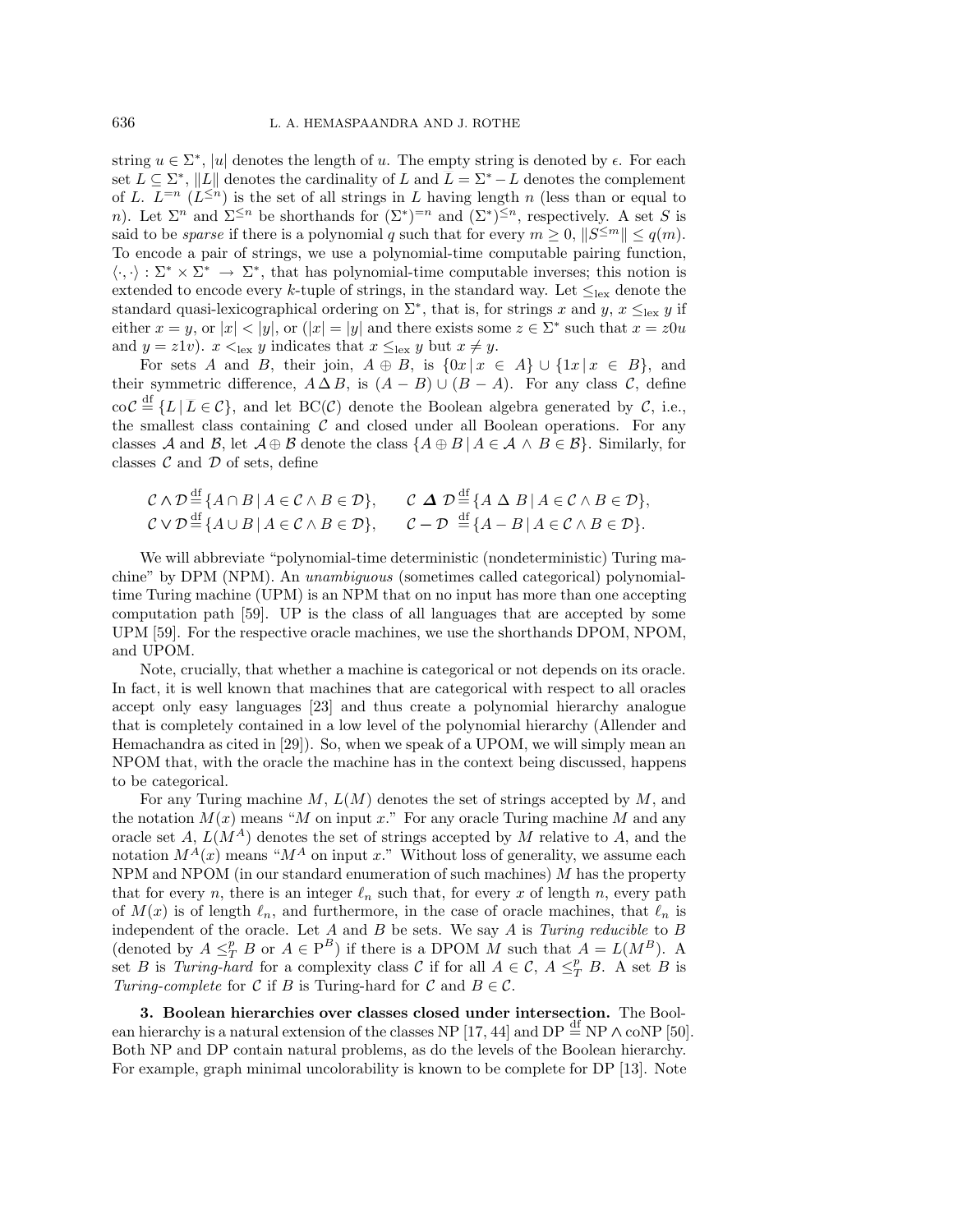that DP clearly is closed under intersection but is not closed under union unless the polynomial hierarchy collapses (due to [37]; see also [15, 14]).

DEFINITION 3.1. [9, 41, 26] Let  $K$  be any class of sets.

1. The Boolean ("alternating sums") hierarchy over *K*:

$$
C_1(\mathcal{K}) \stackrel{\mathrm{df}}{=} \mathcal{K}, \quad C_k(\mathcal{K}) \stackrel{\mathrm{df}}{=} \begin{cases} C_{k-1}(\mathcal{K}) \vee \mathcal{K} & \text{if } k \text{ is odd,} \\ C_{k-1}(\mathcal{K}) \wedge \mathrm{co}\mathcal{K} & \text{if } k \text{ is even,} \end{cases} \quad k \ge 2, \ \mathrm{CH}(\mathcal{K}) \stackrel{\mathrm{df}}{=} \bigcup_{k \ge 1} C_k(\mathcal{K}).
$$

2. The nested difference hierarchy over *K*:

$$
D_1(\mathcal{K}) \stackrel{\mathrm{df}}{=} \mathcal{K}, \qquad D_k(\mathcal{K}) \stackrel{\mathrm{df}}{=} \mathcal{K} - D_{k-1}(\mathcal{K}), \quad k \ge 2, \qquad \text{DH}(\mathcal{K}) \stackrel{\mathrm{df}}{=} \bigcup_{k \ge 1} D_k(\mathcal{K}).
$$

3. The Hausdorff ("union of differences") hierarchy over *K*: 1

$$
\mathrm{E}_1(\mathcal{K}) \stackrel{\mathrm{df}}{=} \mathcal{K}, \ \ \mathrm{E}_2(\mathcal{K}) \stackrel{\mathrm{df}}{=} \mathcal{K} - \mathcal{K}, \ \ \mathrm{E}_k(\mathcal{K}) \stackrel{\mathrm{df}}{=} \mathrm{E}_2(\mathcal{K}) \vee \mathrm{E}_{k-2}(\mathcal{K}), \ \ k > 2, \ \ \mathrm{EH}(\mathcal{K}) \stackrel{\mathrm{df}}{=} \bigcup_{k \geq 1} \mathrm{E}_k(\mathcal{K}).
$$

4. The symmetric difference hierarchy over *K*:

$$
SD_1(\mathcal{K}) \stackrel{\mathrm{df}}{=} \mathcal{K}, \qquad SD_k(\mathcal{K}) \stackrel{\mathrm{df}}{=} SD_{k-1}(\mathcal{K}) \Delta \mathcal{K}, \quad k \ge 2, \qquad SDH(\mathcal{K}) \stackrel{\mathrm{df}}{=} \bigcup_{k \ge 1} SD_k(\mathcal{K}).
$$

It is easily seen that for any X chosen from  $\{C, D, E, SD\}$ , if  $K$  contains  $\emptyset$  and  $\Sigma^*$ , then for any  $k \geq 1$ ,

$$
X_k(\mathcal{K}) \cup \text{coX}_k(\mathcal{K}) \subseteq X_{k+1}(\mathcal{K}) \cap \text{coX}_{k+1}(\mathcal{K}).
$$

The following fact is shown by an easy induction on  $n$ .

FACT 3.2. For every class  $K$  of sets and every  $n \geq 1$ ,

1.  $D_{2n-1}(\mathcal{K}) = \text{coC}_{2n-1}(\text{coK})$  and

2.  $D_{2n}(\mathcal{K})=C_{2n}(\text{co}\mathcal{K})$ .

Proof. The base case holds by definition. Suppose both statements of the fact to be true for  $n \geq 1$ . Then

$$
D_{2n+1}(\mathcal{K}) = \mathcal{K} \wedge (c \circ \mathcal{K} \vee D_{2n-1}(\mathcal{K})) \stackrel{hyp.}{=} \mathcal{K} \wedge (c \circ \mathcal{K} \vee c \circ C_{2n-1}(c \circ \mathcal{K}))
$$
  
=  $\mathcal{K} \wedge c \circ (\mathcal{K} \wedge C_{2n-1}(c \circ \mathcal{K})) = \mathcal{K} \wedge c \circ C_{2n}(c \circ \mathcal{K})$   
=  $c \circ (c \circ \mathcal{K} \vee C_{2n}(c \circ \mathcal{K})) = c \circ C_{2n+1}(c \circ \mathcal{K})$ 

shows part 1 for  $n + 1$ , and

$$
D_{2n+2}(\mathcal{K}) = \mathcal{K} - (\mathcal{K} - D_{2n}(\mathcal{K})) \stackrel{hyp.}{=} \mathcal{K} \wedge (c \circ \mathcal{K} \vee C_{2n}(c \circ \mathcal{K})) = C_{2n+2}(c \circ \mathcal{K})
$$

shows part 2 for  $n + 1$ .  $\Box$ 

COROLLARY 3.3.  $CH(UP) = coCH(UP) = DH(coUP)$  and  $CH(coUP) =$  $coCH(coUP) = DH(UP).$ 

<sup>&</sup>lt;sup>1</sup> Hausdorff hierarchies [26] (see [9, 5, 20], respectively, for applications to NP, R, and GP are interesting both in the case where, as in the definition here, the sets are arbitrary sets from  $K$ , and, as is sometimes used in definitions, the sets from  $K$  are required to satisfy additional containment conditions. For classes closed under union and intersection, such as NP, the two definitions are identical, level by level [26] (see also [9]). In this paper, since UP, for example, is not known to be closed under union, the distinction is nontrivial.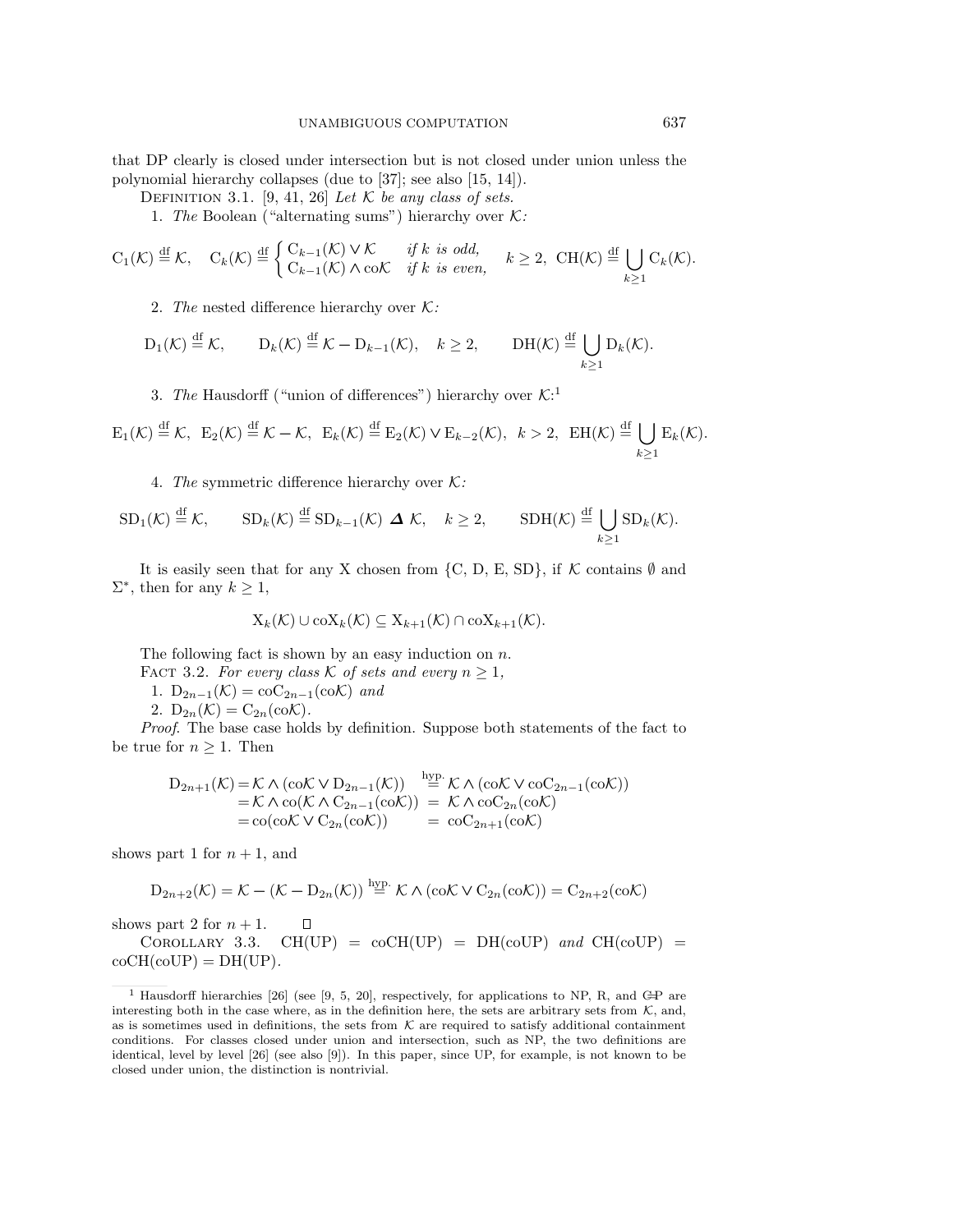We are interested in the Boolean hierarchies over classes closed under intersection (but perhaps not under union or complementation), such as UP, US, and DP. We state our theorems in terms of the class of primary interest to us in this paper, UP. However, many apply to any nontrivial class (i.e., any class containing Σ*<sup>∗</sup>* and *∅*) closed under intersection (see Theorem 3.10). Although it has been proven in [9] and [41] that all the standard normal forms of Definition 3.1 coincide for NP,<sup>2</sup> the situation for UP seems to be different since UP is probably not closed under union. (The closure of UP under intersection is straightforward.) Thus all the relations among those normal forms have to be reconsidered for UP.

We first prove that the symmetric difference hierarchy over UP (or any class closed under intersection) equals the Boolean closure. Though Köbler, Schöning, and Wagner [41] proved this for NP, their proof gateways through a class whose proof of equivalence to the Boolean closure uses closure under union, and thus the following result is not implicit in their paper.

THEOREM 3.4.  $SDH(UP) = BC(UP)$ .

Proof. The inclusion from left to right is clear. For the converse inclusion, it is sufficient to show that  $SDH(UP)$  is closed under all Boolean operations since  $BC(UP)$ , by definition, is the smallest class of sets that contains UP and is closed under all Boolean operations. Let L and  $L'$  be arbitrary sets in SDH(UP). Then for some  $k, \ell \geq 1$ , there are sets  $A_1, \ldots, A_k, B_1, \ldots, B_\ell$  in UP representing L and L<sup>'</sup>:

$$
L = A_1 \Delta \cdots \Delta A_k \quad \text{and} \quad L^{'} = B_1 \Delta \cdots \Delta B_\ell.
$$

So

$$
L \cap L' = \left(\Delta_{i=1}^k A_i\right) \cap \left(\Delta_{j=1}^{\ell} B_j\right) = \Delta_{i \in \{1,\dots,k\}, j \in \{1,\dots,\ell\}} (A_i \cap B_j),
$$

and since UP is closed under intersection and SDH(UP) is (trivially) closed under symmetric difference, we clearly have that  $L \cap L' \in SDH(UP)$ . Furthermore, since  $\overline{L} = \Sigma^* \Delta L$  implies that  $\overline{L} \in SDH(UP)$ , SDH(UP) is closed under complementation. Since all Boolean operations can be represented in terms of complementation and intersection, our proof is complete.  $\Box$ 

Next, we show that for any class closed under intersection, instantiated below to the case of UP, the Boolean (alternating sums) hierarchy over the class equals the Boolean closure of the class. Our proof is inspired by the techniques used to prove equality in the case where closure under union may be assumed.

THEOREM 3.5.  $CH(UP) = BC(UP)$ .

*Proof.* We will prove that  $SDH(UP) \subseteq CH(UP)$ . By Theorem 3.4, this will suffice. Let L be any set in SDH(UP). Then there is a  $k > 1$  (the case  $k = 1$  is trivial) such that  $L \in SD_k(UP)$ . Let  $U_1, \ldots, U_k$  be the witnessing UP sets; that is,  $L = U_1 \Delta U_2 \Delta \cdots \Delta U_k$ . By the inclusion–exclusion rule, L satisfies the equalities below. For odd  $k$ ,

$$
L = \left(\cdots \left(\left(\left(U_1 \cup U_2 \cup \cdots \cup U_k\right) \cap \left(\overline{\bigcup_{j_1 < j_2} \left(U_{j_1} \cap U_{j_2}\right)}\right)\right)\right)
$$

<sup>2</sup> Due essentially to its closure under union and intersection, and this reflects a more general behavior of classes closed under union and intersection, as studied by Bertoni et al. [5] (see also [26, 9, 41, 15, 14]).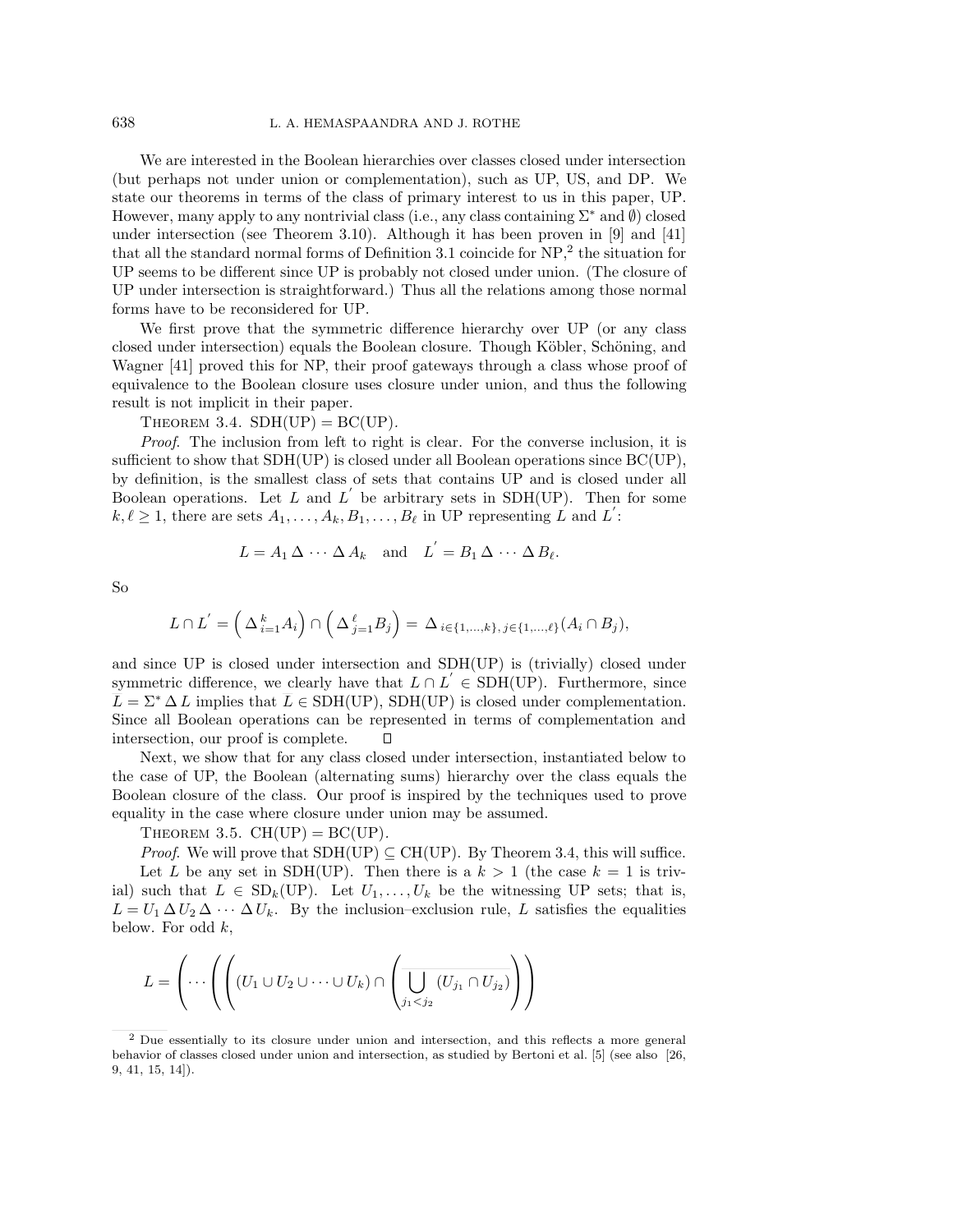$$
\cup \left( \bigcup_{j_1 < j_2 < j_3} (U_{j_1} \cap U_{j_2} \cap U_{j_3}) \right) \cap \dots \cup \left( \bigcup_{j_1 < \dots < j_k} (U_{j_1} \cap \dots \cap U_{j_k}) \right) \right),
$$

where each subscripted j term must belong to  $\{1,\ldots,k\}$ . For even k, we similarly have

$$
L = \left(\cdots \left( \left( (U_1 \cup U_2 \cup \cdots \cup U_k) \cap \left( \overline{\bigcup_{j_1 < j_2} (U_{j_1} \cap U_{j_2})} \right) \right) \right) \cup \left( \bigcup_{j_1 < j_2 < j_3} (U_{j_1} \cap U_{j_2} \cap U_{j_3}) \right) \right) \cap \cdots \cap \left( \overline{\bigcup_{j_1 < \cdots < j_k} (U_{j_1} \cap \cdots \cap U_{j_k})} \right) \right).
$$

For notational convenience, let us use  $A_1, \ldots, A_k$  to represent the respective terms in the above expressions (ignoring the complementations). By the closure of UP under intersection, each  $A_i$ ,  $1 \leq i \leq k$ , is the union of  $\binom{k}{i}$  UP sets  $B_{i,1}, \ldots, B_{i,\binom{k}{i}}$ . Using the fact that  $\emptyset$  is clearly in UP, we can easily turn the union of n arbitrary UP sets (or the intersection of n arbitrary coUP sets) into an alternating sum of  $2n - 1$  UP sets. So for instance,  $A_1 = U_1 \cup U_2 \cup \cdots \cup U_k$  can be written

$$
\left(\cdots\left(\left(\left(U_1\cap\overline{\emptyset}\right)\cup U_2\right)\cap\overline{\emptyset}\right)\cup\cdots\cup U_k\right);
$$

call this  $C_1$ . Clearly,  $C_1 \in C_{2k-1}(\text{UP})$ . To transform the above representation of L into an alternating sum of UP sets, we need two (trivial) transformations holding for any  $m \geq 1$  and for arbitrary sets S and  $T_1, \ldots, T_m$ :

$$
(3.1) \tS \cap (\overline{T_1 \cup T_2 \cup \cdots \cup T_m}) = (\cdots ((S \cap \overline{T_1}) \cap \overline{T_2}) \cap \cdots) \cap \overline{T_m}
$$

$$
(3.2) \qquad S \cup (T_1 \cup T_2 \cup \cdots \cup T_m) = (\cdots ((S \cup T_1) \cup T_2) \cup \cdots) \cup T_m.
$$

Using (3.1) with  $S = C_1$  and  $T_1 = B_{2,1}, \ldots, T_m = B_{2,(\frac{k}{2})}$  and the fact that  $\emptyset$  is in UP,  $A_1 \cap \overline{A_2}$  can be transformed into an alternating sum of UP sets; call this  $C_2$ . Now apply (3.2) with  $S = C_2$  and  $T_1 = B_{3,1}, \ldots, T_m = B_{3,(\frac{k}{3})}$  to obtain, again using that  $\emptyset$  is in UP, an alternating sum  $C_3 = (A_1 \cap \overline{A_2}) \cup A_3$  of UP sets, and so on. Eventually, this procedure of alternately applying  $(3.1)$  and  $(3.2)$  will yield an alternating sum  $C_k$ of sets in UP that equals L. Thus  $L \in CH(UP)$ . П

Corollary 3.6. SDH(UP) and CH(UP) are both closed under all Boolean operations.

Note that the proofs of Theorems 3.5 and 3.4 implicitly give a recurrence yielding an upper bound on the level-wise containments. We find the issue of equality to BC(UP), or lack thereof, to be the central issue, and thus we focus on that. Nonetheless, we point out in the corollary below that losing the assumption of closure under union seems to have exacted a price: though the hierarchies SDH(UP) and CH(UP) are indeed equal, the above proof embeds  $SD_k(UP)$  in an exponentially higher level of the C hierarchy over UP. Similarly, the proof of Theorem 3.4 embeds  $C_k(UP)$  in an exponentially higher level of SDH(UP).

Corollary 3.7.

1. For each  $k \geq 1$ ,  $SD_k(UP) \subseteq C_{2^{k+1}-k-2}(UP)$ .

2. For each  $k \geq 1$ ,  $C_k(\text{UP}) \subseteq SD_{T(k)}(\text{UP})$ , where  $T(k)=2^k-1$  if k is odd, and  $T(k)=2^k-2$  if k is even.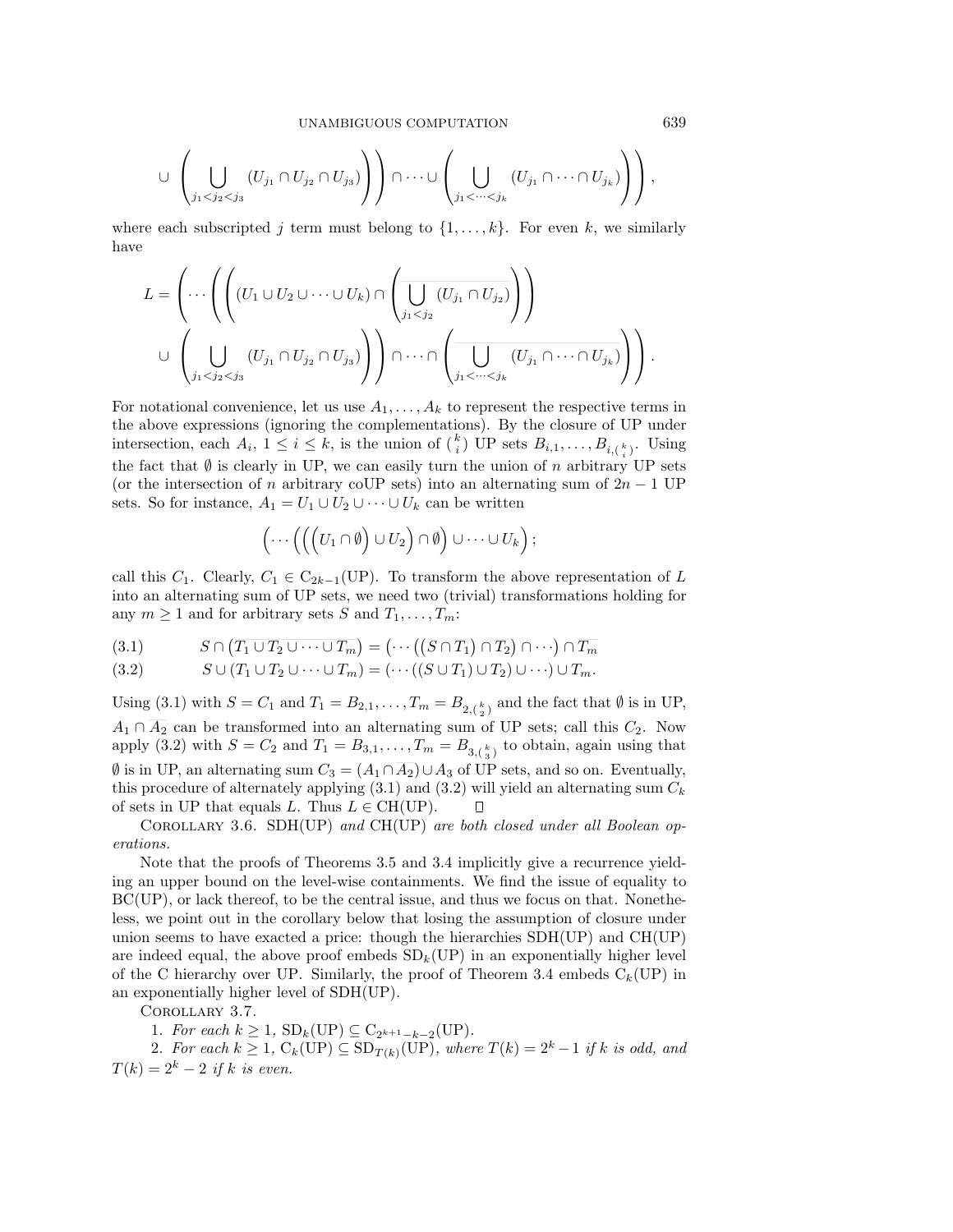*Proof.* For an  $SD_k(UP)$  set L to be placed into the  $R(k)$ th level of CH(UP),  $L$  is represented (in the proof of Theorem 3.5) as an alternating sum of  $k$  terms  $A_1, \ldots, A_k$ , each  $A_i$  consisting of  $\binom{k}{i}$  UP sets  $B_{i,j}$ . In the subsequent transformation of L according to equations (3.1) and (3.2), each  $A_i$  requires as many as  $\binom{k}{i} - 1$ additional terms  $\emptyset$  or  $\overline{\emptyset}$ , respectively, to be inserted, and each such insertion brings us one level higher in the C hierarchy. Thus

$$
R(k) = \sum_{i=1}^{k} {k \choose i} + {k \choose i} - 1 = -k + 2 \sum_{i=1}^{k} {k \choose i} = 2^{k+1} - k - 2.
$$

A close inspection of the proof of  $C_k(\mathrm{UP}) \subseteq SD_{T(k)}(\mathrm{UP})$  according to Theorem 3.4 leads to the recurrence

$$
T(1) = 1 \quad \text{and} \quad T(k) = \begin{cases} 2T(k-1) + 3 & \text{if } k > 1 \text{ is odd,} \\ 2T(k-1) & \text{if } k > 1 \text{ is even} \end{cases}
$$

since any set  $L \in C_k(\text{UP})$  can be represented by sets  $A \in C_{k-1}(\text{UP})$  and  $B \in \text{UP}$  as follows:

$$
L = A \cup B = \overline{A} \cap \overline{B}
$$
  
\n
$$
L = A \cap \overline{B} = A \cap (\Sigma^* \Delta B)
$$
  
\n
$$
= \Sigma^* \Delta ((\Sigma^* \Delta A) \cap (\Sigma^* \Delta B))
$$
 if k is odd,  
\nif k is even.

The above recurrence is in (almost) closed form:

$$
T(k) = \begin{cases} 2^k - 1 & \text{if } k \ge 1 \text{ is odd,} \\ 2^k - 2 & \text{if } k \ge 1 \text{ is even,} \end{cases}
$$

as can be proven by induction on  $k$  (we omit the trivial induction base): For odd  $k$ (i.e.,  $k = 2n - 1$  for  $n \ge 1$ ), assume  $T(2n - 1) = 2^{2n-1} - 1$  to be true. Then

$$
T(2n+1) = 2T(2n) + 3 = 4T(2n-1) + 3 \stackrel{\text{hyp.}}{=} 4(2^{2n-1} - 1) + 3 = 2^{2n+1} - 1.
$$

For even k (i.e.,  $k = 2n$  for  $n \ge 1$ ), assume  $T(2n) = 2^{2n} - 2$  to be true. Then

$$
T(2n+2) = 2T(2n+1) = 2(2T(2n) + 3) \stackrel{\text{hyp.}}{=} 4(2^{2n} - 2) + 6 = 2^{2n+2} - 2. \quad \Box
$$

Remark 3.8. The upper bound in the second part of the above proof can be slightly improved using the fact that  $\Sigma^* \Delta \Sigma^* \Delta A = \emptyset \Delta A = A$  for any set A. This gives the recurrence

$$
T(1) = 1
$$
 and  $T(k) = \begin{cases} 2T(k-1) + 1 & \text{if } k > 1 \text{ is odd,} \\ 2T(k-1) & \text{if } k > 1 \text{ is even,} \end{cases}$ 

or, equivalently,  $T(1) = 1$ ,  $T(2) = 2$ , and  $T(k) = 2<sup>k−1</sup> + T(k − 2)$  for  $k ≥ 3$ . Though this shows that the upper bound given in the above proof is not optimal, the new bound is not a strong improvement, since it still embeds  $C_k(\mathrm{UP})$  in an exponentially higher level of  $SDH(UP)$ . We propose as an interesting task the establishment of tight level-wise containments, at least up to the limits of relativizing techniques, between the hierarchies  $SDH(UP)$  and  $CH(UP)$ , both of which capture the Boolean closure of UP.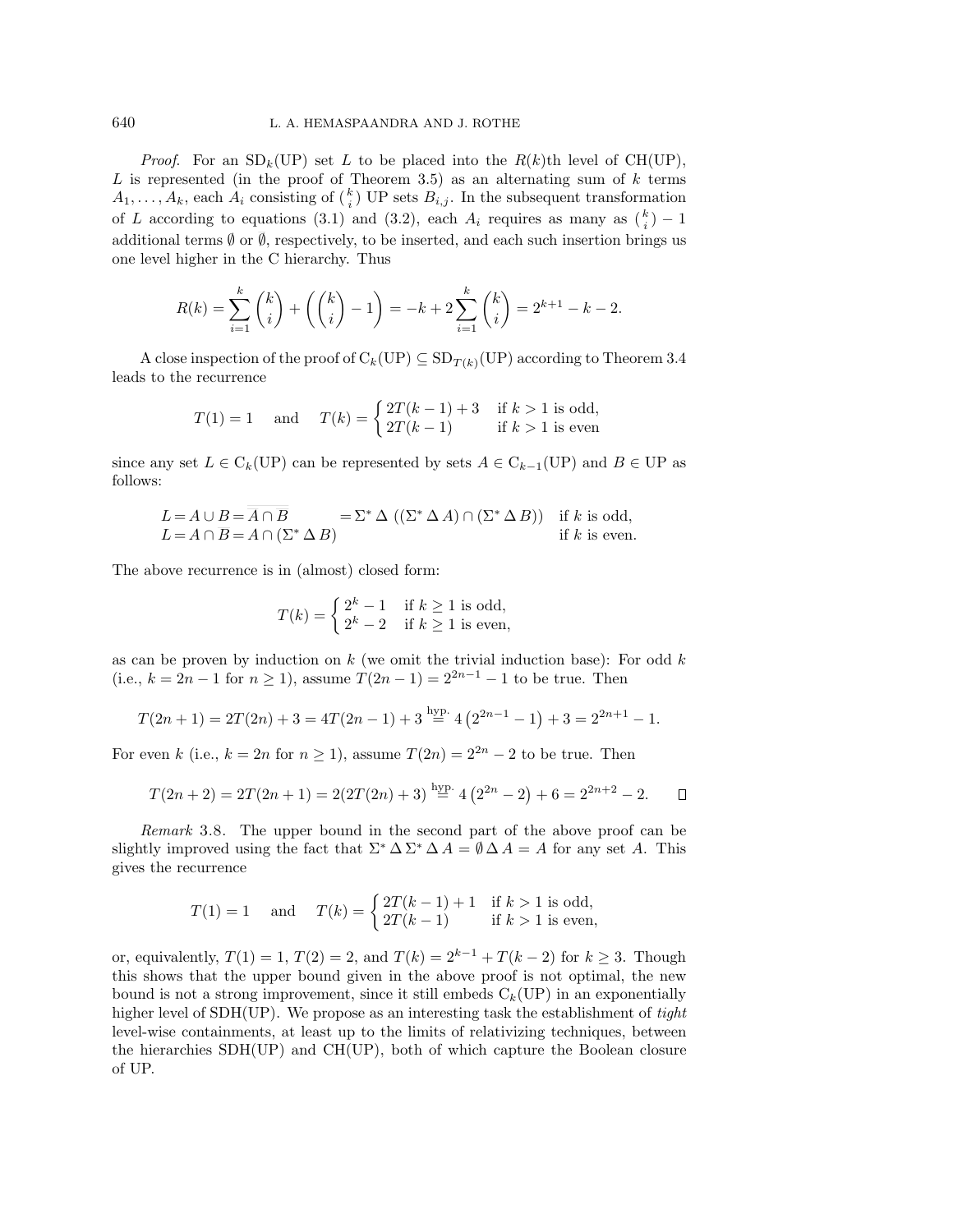We conjecture that there is some relativized world in which an exponential increase (though less dramatic than the particular exponential increase of Corollary 3.7) indeed is necessary.

Theorem 3.9 below shows that each level of the nested difference hierarchy is contained in the same level of both the C and the E hierarchy. Surprisingly, it turns out (see Theorem 3.13 below) that, relative to a recursive oracle, even the fourth level of CH(UP) and the third level of SDH(UP) are not subsumed by any level of the EH(UP) hierarchy. Consequently, neither the D nor the E normal forms of Definition 3.1 capture the Boolean closure of UP.

THEOREM 3.9. For every  $k > 1$ ,  $D_k(UP) \subset C_k(UP) \cap E_k(UP)$ .

*Proof.* For the first inclusion, by [11, Proposition 2.1.2], each set L in  $D_k(UP)$ can be represented as

$$
L = A_1 - (A_2 - (\cdots (A_{k-1} - A_k) \cdots)),
$$

where  $A_i = \bigcap_{1 \leq j \leq i} L_j$ ,  $1 \leq i \leq k$ , and the  $L_j$ 's are the original UP sets representing L. Note that since the proof of [11, Proposition 2.1.2] only uses intersection, the sets  $A_i$ are in UP. A special case of [11, Proposition 2.1.3] says that sets in  $D_k(UP)$  via decreasing chains such as the  $A_i$  are in  $C_k(UP)$ , and so  $L \in C_k(UP)$ .

The proof of the second inclusion is done by induction on the odd and even levels separately. The induction base follows by definition in either case. For odd levels, assume  $D_{2n-1}(UP) \subseteq E_{2n-1}(UP)$  to be valid, and let L be any set in  $D_{2n+1}(UP)$  $UP - (UP - D_{2n-1}(UP))$ . By our inductive hypothesis, L can be represented as

$$
L = A - \left( B - \left( \bigcup_{i=1}^{n-1} \left( C_i \cap \overline{D_i} \right) \cup E \right) \right),
$$

where  $A, B, C_i, D_i$ , and E are sets in UP. Thus

$$
L = A \cap \left( B \cap \left( \bigcup_{i=1}^{n-1} (C_i \cap \overline{D_i}) \cup E \right) \right)
$$
  
=  $A \cap \left( \overline{B} \cup \left( \bigcup_{i=1}^{n-1} (C_i \cap \overline{D_i}) \cup E \right) \right)$   
=  $(A \cap \overline{B}) \cup \left( \bigcup_{i=1}^{n-1} A \cap C_i \cap \overline{D_i} \right) \cup (A \cap E)$   
=  $\left( \bigcup_{i=1}^{n} F_i \cap \overline{D_i} \right) \cup G,$ 

where  $F_i = A \cap C_i$ , for  $1 \leq i \leq n-1$ ,  $F_n = A$ ,  $D_n = B$ , and  $G = A \cap E$ . Since UP is closed under intersection, each of these sets is in UP. Thus  $L \in E_{2n+1}(UP)$ . The proof for the even levels is analogous except that the set  $E$  is dropped.  $\Box$ 

Note that most of the above proofs used only the facts that the class is closed under intersection and contains Σ*<sup>∗</sup>* and *∅*.

Theorem 3.10. Theorems 3.4, 3.5, and 3.9 and Corollaries 3.6 and 3.7 apply to all classes that contain  $\Sigma^*$  and  $\emptyset$  and are closed under intersection.

Remark 3.11. Although DP is closed under intersection but seems to lack closure under union (unless the polynomial hierarchy collapses to DP [37, 15, 14]) and thus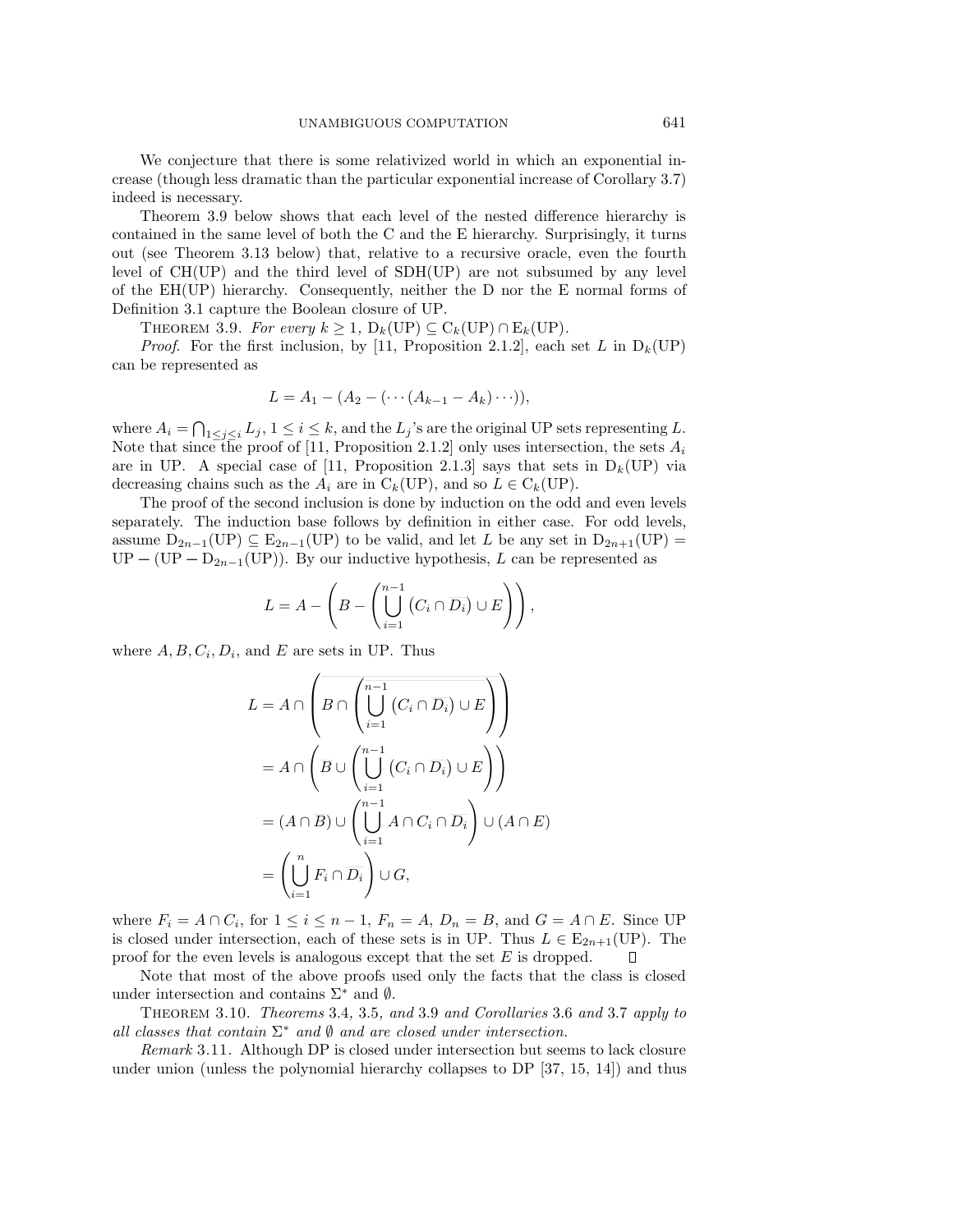Theorem 3.10 in particular applies to DP, we note that the known results about Boolean hierarchies over NP [9, 41] in fact even for the DP case imply stronger results than those given by our Theorem 3.10, due to the very special structure of DP. Indeed, since, e.g.,  $E_k(DP) = E_{2k}(NP)$  for any  $k \ge 1$  (and the same holds for the other hierarchies), it follows immediately that all the level-wise equivalences among the Boolean hierarchies (and also their ability to capture the Boolean closure) that are known to hold for NP also hold for DP even in the absence of the assumption of closure under union. This appears to contrast with the UP case (see Remark 3.8).

The following combinatorial lemma will be useful in proving Theorem 3.13.

LEMMA 3.12. [12] Let  $G = (S, T, E)$  be any directed bipartite graph with outdegree bounded by d for all vertices. Let  $S' \subseteq S$  and  $T' \subseteq T$  be subsets such that  $S' \supseteq \{s \in S \mid (\exists t \in T) \, [\langle s, t \rangle \in E] \}, \text{ and } T' \supseteq \{t \in T \mid (\exists s \in S) \, [\langle t, s \rangle \in E] \}.$  Then either

- 1.  $\|S'\| \le 2d$ , or
- 2.  $||T'|| \le 2d$ , or
- 3.  $(\exists s \in S') (\exists t \in T') \left[ \langle s, t \rangle \notin E \land \langle t, s \rangle \notin E \right].$

For papers concerned with oracles separating internal levels of Boolean hierarchies over classes other than those of this paper, we refer the reader to [9, 8, 20, 7, 18] (see also [21]). Theorem 3.13 is optimal since clearly  $C_3(UP) \subseteq EH(UP)$  and  $SD_2(UP) \subseteq$ EH(UP), and both these containments relativize.

THEOREM 3.13. There are recursive oracles  $A$  and  $D$  (though we may take  $A = D$ ) such that

1.  $C_4(\text{UP}^A) \nsubseteq \text{EH}(\text{UP}^A)$  and

2.  $SD_3(UP^D) \not\subseteq EH(UP^D)$ .

Corollary 3.14. There is a recursive oracle A such that

1. EH(UP<sup>A</sup>)  $\neq$  BC(UP<sup>A</sup>) and DH(UP<sup>A</sup>)  $\neq$  BC(UP<sup>A</sup>), <sup>3</sup> and

2.  $EH(\text{UP}^A)$  and  $DH(\text{UP}^A)$  are not closed under all Boolean operations.

Proof of Theorem 3.13. Although the theorem claims that there is an oracle keeping  $C_4(UP)$  from being contained in any level of  $EH(UP)$ , we will only prove that for any fixed k we can ensure that  $C_4(UP)$  is not contained in  $E_k(UP)$ , relative to some oracle  $A^{(k)}$ . In the standard way, by interleaving diagonalizations, the sequence of oracles,  $A^{(k)}$ , can be combined into a single oracle, A, that fulfills the claim of the theorem. An analogous comment holds for the second claim of the theorem, with a sequence of oracles  $D^{(k)}$  yielding a single oracle D. Similarly, both statements of the theorem can be satisfied simultaneously via just one oracle, via interleaving with each other the constructions of A and D. Though below we construct just  $A^{(k)}$  and  $D^{(k)}$ , as a notational shorthand we will use A and D below to represent  $A^{(k)}$  and  $D^{(k)}$ .

Before the actual construction of the oracles, we state some preliminaries that apply to the proofs of both statements in the theorem.

For any  $n \geq 0$  and any string  $v \in \Sigma^{\leq n}$ , define  $S_v^n$  $\stackrel{\text{df}}{=} \{vw \mid vw \in \Sigma^n\}.$  The sets  $S_v^n$ are used to distinguish between different segments of  $\Sigma<sup>n</sup>$  in the definition of the test languages,  $L_A$  and  $L_D$ .

Fix any standard enumeration of all NPOMs. Fix any  $k > 0$ . We need only consider even levels of EH(UP) since each odd level is contained in some even level. Call any collection of 2k NPOMs,  $H = \langle N_{1,1}, \ldots, N_{k,1}, N_{1,2}, \ldots, N_{k,2} \rangle$ , a potential

<sup>&</sup>lt;sup>3</sup> Since both Corollary 3.3 (establishing  $DH(UP) = CH(cOUP)$ ) and Theorem 3.5 (BC(UP) =  $CH(UP)$ ) relativize, this oracle A also separates the Boolean (alternating sums) hierarchy over coUP from the fourth level of the same hierarchy over UP and thus from BC(UP).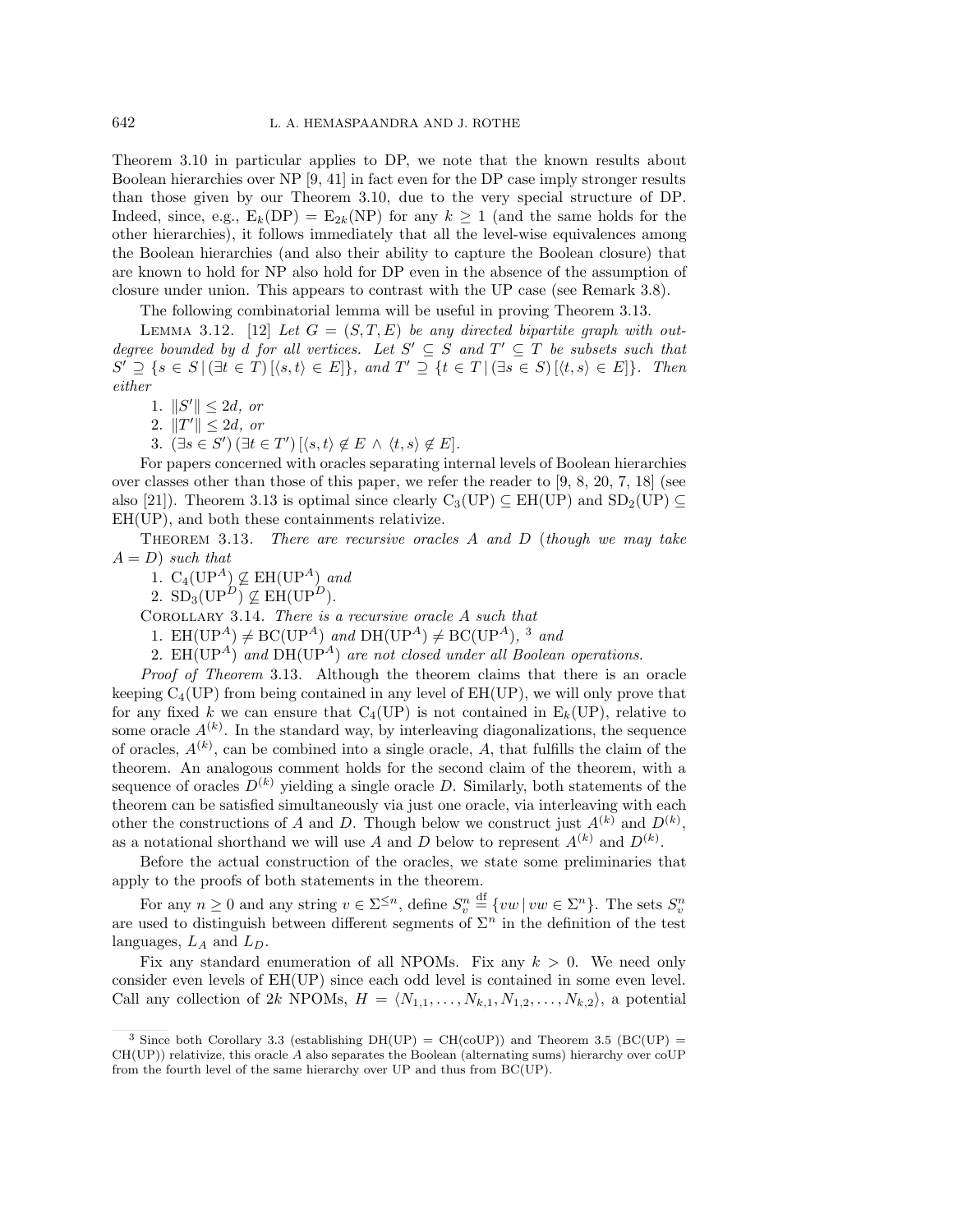(relativized)  $E_{2k}(UP)$  machine, and for any oracle X, define its language to be:

$$
L(H^X) \stackrel{\text{df}}{=} \bigcup_{i=1}^k \left( L(N^X_{i,1}) - L(N^X_{i,2}) \right).
$$

If for some fixed oracle Y, a potential (relativized)  $E_{2k}(UP)$  machine  $H<sup>Y</sup>$  has the property that each of its underlying NPOMs with oracle Y is unambiguous, then  $L(H<sup>Y</sup>)$  indeed is in E<sub>2k</sub>(UP<sup>Y</sup>). Clearly, our enumeration of all NPOMs induces an enumeration of all potential  $E_{2k}(UP)$  oracle machines. For  $j \geq 1$ , let  $H_j$  be the jth machine in this enumeration. Let  $p_j$  be a polynomial bounding the length of the computation paths of each of  $H_j$ 's underlying machines (and thus bounding the number of and length of the strings they each query). As a notational convenience, we henceforth will use H and p as shorthands for  $H_i$  and  $p_i$ , and we will denote the underlying NPOMs by  $N_{1,1},...,N_{k,1}, N_{1,2},...,N_{k,2}$ .

The oracle X, where X stands for A or D, is constructed in stages,  $X = \bigcup_{j\geq 1} X_j$ . In stage j, we diagonalize against H by satisfying the following requirement  $\overline{R}_j$  for every  $j \geq 1$ :

 $R_j$ : Either there is an  $n > 2$  and an  $i, 1 \leq i \leq k$ , such that one of  $N_{i,1}^{X_j}$  or  $N_{i,2}^{X_j}$ on input  $0^n$  is ambiguous (thus H is in fact not an  $E_{2k}(UP)$  machine relative to X), or  $L(H^X) \neq L_X$ , where  $L_X$  is as defined below.

Let  $X_j$  be the set of strings contained in X by the end of stage j, and let  $X'_j$  be the set of strings forbidden membership in  $X$  during stage  $j$ . The restraint function  $r(j)$  will satisfy the condition that at no later stage will strings of length smaller than  $r(j)$  be added to X. Also, our construction will ensure that  $r(j)$  is so large that  $X_{j-1}$ contains no strings of length greater than  $r(j)$ . Initially, both  $X_0$  and  $X'_0$  are empty, and  $r(1)$  is set to be 2.

We now start the proof of Part 1 of the theorem. Define the test language

$$
L_A \stackrel{\text{df}}{=} \{0^n \mid (\exists x) \left[ x \in S_0^n \cap A \right] \land (\forall y) \left[ y \notin S_{10}^n \cap A \right] \land (\forall z) \left[ z \notin S_{11}^n \cap A \right] \}.
$$

Clearly,  $L_A$  is in  $NP^A \wedge \text{coNP}^A \wedge \text{coNP}^A$ . However, if we ensure in the construction that the invariant  $||S_v^n \cap A|| \leq 1$  is maintained for  $v \in \{0, 10, 11\}$  and every  $n \geq 2$ , then  $L_A$  is even in  $UP^A \wedge \text{coUP}^A \wedge \text{coUP}^A$  and thus in  $C_4(UP^A)$ . We now describe stage  $j > 0$  of the oracle construction.

Stage j: Choose  $n > r(j)$  so large that  $2^{n-2} > 3p(n)$ .

- *Case* 1:  $0^n \in L(H^{A_{j-1}})$ . Since  $0^n \notin L_A$ , we have  $L(H^A) \neq L_A$ .
- *Case* 2:  $0^n \notin L(H^{A_{j-1}})$ . Choose some  $x \in S_0^n$  and set  $B_j := A_{j-1} \cup \{x\}$ .
	- Case 2.1:  $0^n$  ∉  $L(H^{B_j})$ . Letting  $A_j := B_j$  implies  $0^n \in L_A$ , so  $L(H^A) \neq L_A$ .
	- *Case* 2.2:  $0^n \in L(H^{B_j})$ . Then there is an *i*,  $1 \leq i \leq k$ , such that  $0^n \in L(N_{i,1}^{B_j})$  and  $0^n \notin L(N_{i,2}^{B_j})$ . "Freeze" an accepting path of  $N_{i,1}^{B_j}(0^n)$  into  $A'_j$ ; that is, add those strings queried negatively on that path to  $A'_{j}$ , thus forbidding them from A for all later stages. Clearly, at most  $p(n)$  strings are "frozen."
		- $Case 2.2.1:$   $(∃z ∈ (S_{10}^n ∪ S_{11}^n) − A'_{j}) [0^n ∉ L(N_{i,2}^{B_j ∪ \{z\}})].$

Choose any such z. Set  $A_j := B_j \cup \{z\}$ . We have  $0^n \in L(H^A)$ but  $0^n \notin L_A$ .

 $Case 2.2.2:$   $(\forall z \in (S_{10}^n \cup S_{11}^n) - A'_j)$  [0<sup>n</sup> ∈  $L(N_{i,2}^{B_j \cup \{z\}})$ ].

To apply Lemma 3.12, define a directed bipartite graph  $G =$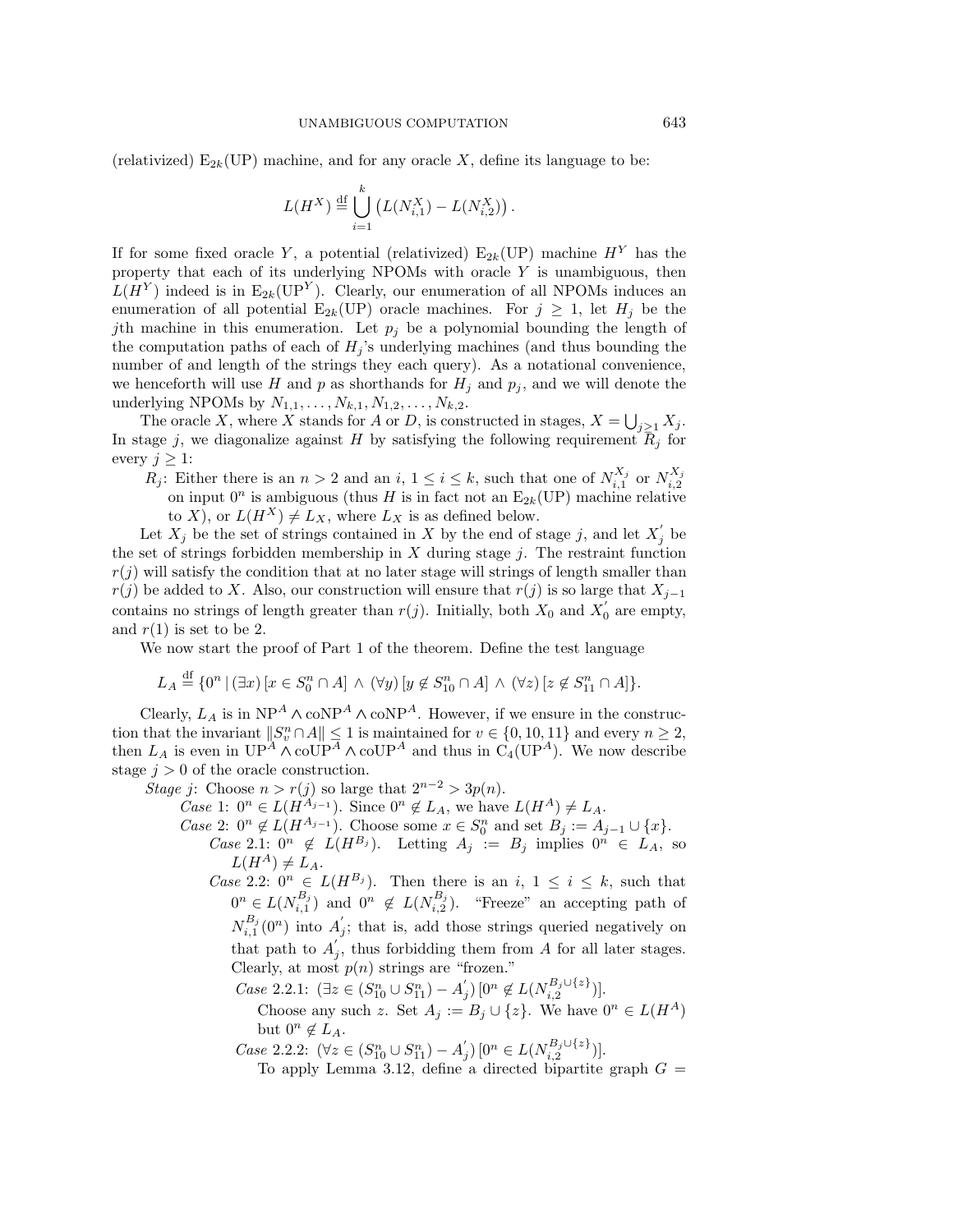$(S, T, E)$  by  $S \stackrel{\text{df}}{=} S_{10}^n - A'_j$ ,  $T \stackrel{\text{df}}{=} S_{11}^n - A'_j$ , and for each  $s \in S$  and  $t \in T$ ,  $\langle s, t \rangle \in E$  if and only if  $N_{i,2}^{B_j \cup \{s\}}$  queries t along its lexicographically first accepting path, and  $\langle t, s \rangle \in E$  is defined analogously. The out-degree of all vertices of G is bounded by  $p(n)$ . By our choice of n, min $\{|S|, \|T\|\} \ge 2^{n-2} - p(n) > 2p(n)$ , and thus alternative 3 of Lemma 3.12 applies. Hence there exist strings  $s \in S$  and  $t \in T$  such that  $N_{i,2}^{B_j \cup \{s\}}(0^n)$  accepts on some path  $p_s$  on which t is not queried, and  $N_{i,2}^{B_j \cup \{t\}}(0^n)$  accepts on some path  $p_t$  on which s is not queried. Since  $p_s$  ( $p_t$ ) changes from reject to accept exactly by adding string  $s(t)$  to the oracle, s (t) must have been queried on  $p_s$  ( $p_t$ ). We conclude that  $p_s \neq p_t$ , and thus  $N_{i,2}^{B_j \cup \{s,t\}}(0^n)$  has at least two accepting paths. Set  $A_j := B_j ∪ \{s,t\}.$ 

.

In each case, requirement  $R_j$  is fulfilled. Let  $r(j + 1)$  be max $\{n, w_j\}$ , where  $w_j$  is the length of the largest string queried through stage j.

End of stage j.

We now turn to the proof of part 2 of the theorem. The test language here,  $L_D$ , is defined by:

$$
L_D \stackrel{\text{df}}{=} \left\{ 0^n \middle| \begin{array}{l} \left( (\exists x) \left[ x \in S_0^n \cap D \right] \land (\exists y) \left[ y \in S_{10}^n \cap D \right] \land (\exists z) \left[ z \in S_{11}^n \cap D \right] \lor \\ \left( (\forall x) \left[ x \notin S_0^n \cap D \right] \land (\forall y) \left[ y \notin S_{10}^n \cap D \right] \land (\exists z) \left[ z \in S_{11}^n \cap D \right] \lor \\ \left( (\exists x) \left[ x \in S_0^n \cap D \right] \land (\forall y) \left[ y \notin S_{10}^n \cap D \right] \land (\forall z) \left[ z \notin S_{11}^n \cap D \right] \lor \\ \left( (\forall x) \left[ x \notin S_0^n \cap D \right] \land (\exists y) \left[ y \in S_{10}^n \cap D \right] \land (\forall z) \left[ z \notin S_{11}^n \cap D \right] \right) \end{array} \right\}
$$

Again, provided that the invariant  $||S_v^n \cap D|| \leq 1$  is maintained for  $v \in \{0, 10, 11\}$  and every  $n \geq 2$  throughout the construction,  $L_D$  is clearly in  $SD_3(UP^D)$ , as for all sets  $A, B, \text{ and } C,$ 

$$
A \Delta B \Delta C = (A \cap B \cap C) \cup (\overline{A} \cap \overline{B} \cap C) \cup (A \cap \overline{B} \cap \overline{C}) \cup (\overline{A} \cap B \cap \overline{C}).
$$

Stage  $j > 0$  of the construction of D is as follows.

Stage j: Choose  $n>r(j)$  so large that  $2^{n-2} > 3p(n)$ . *Case* 1:  $0^n \in L(H^{D_{j-1}})$ . Since  $0^n \notin L_D$ , we have  $L(H^D) \neq L_D$ . *Case* 2:  $0^n \notin L(H^{D_{j-1}})$ . Choose some  $x \in S_0^n$  and set  $E_j := D_{j-1} \cup \{x\}$ . Case 2.1:  $0^n$  ∉  $L(H^{E_j})$ . Letting  $D_j := E_j$  implies  $0^n \in L_D$ , so  $L(H^D) \neq L_D.$ *Case* 2.2:  $0^n \in L(H^{E_j})$ . Then there is an *i*,  $1 \leq i \leq k$ , such that  $0^n \in L(N_{i,1}^{E_j})$  and  $0^n \notin L(N_{i,2}^{E_j})$ . "Freeze" an accepting path of  $N_{i,1}^{E_j}(0^n)$  into  $D'_j$ . Again, at most  $p(n)$  strings are "frozen."  $Case 2.2.1:$   $(∃w ∈ (S_{10}^n ∪ S_{11}^n) − D'_{j}) [0^n ∉ L(N_{i,2}^{E_j ∪ \{w\}})].$ Choose any such w and set  $D_i := E_i \cup \{w\}$ . We have  $0^n \in L(H^D)$ but  $0^n \notin L_D$ .  $Case 2.2.2: (\forall w \in (S_{10}^n \cup S_{11}^n) - D'_j) \left[0^n \in L(N_{i,2}^{E_j \cup \{w\}})\right].$ As before, Lemma 3.12 yields two strings  $s \in S_{10}^n - D_j$  and  $t \in$  $S_{11}^n - D'_j$  such that  $N_{i,2}^{E_j \cup \{s,t\}}(0^n)$  is ambiguous. Set  $D_j := E_j \cup \{s,t\}.$ Again,  $R_i$  is always fulfilled. Define  $r(j + 1)$  as before.

End of stage j. $\Box$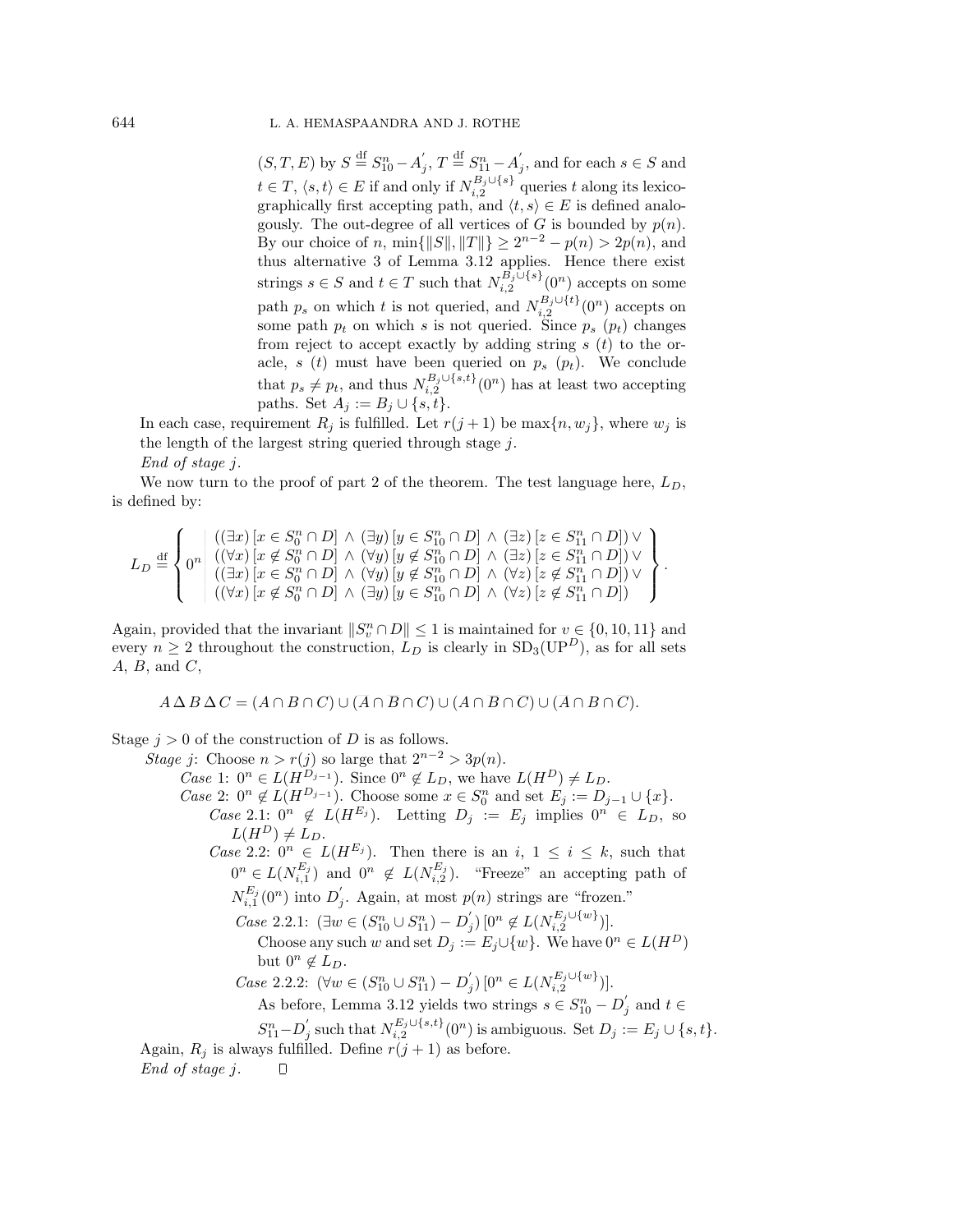Finally, we note that a slight modification of the above proof establishes the analogous result (of Theorem 3.13) for the case of US [6] (which is denoted 1NP in [21, 18]).

**4. Sparse Turing-complete and Turing-hard sets for UP.** In this section, we show some consequences of the existence of sparse Turing-complete and Turinghard sets for UP. This question has been carefully investigated for the class NP [39, 34, 40, 1, 45, 54, 38<sup>1</sup>.<sup>4</sup> Kadin showed that if there is a sparse  $\leq^p_T$ -complete set in NP, then the polynomial hierarchy collapses to  $P^{NP[log]}$  [38]. Due to the promise nature of UP (in particular, UP probably lacks complete sets [22]), Kadin's proof does not seem to apply here. But does the existence of a sparse Turing-complete set in UP cause at least some collapse of the unambiguous polynomial hierarchy (which was introduced recently in [48])?<sup>5</sup>

Cai, Hemachandra, and Vyskoč [12] observe that ordinary Turing access to UP, as formalized by PUP, may be too restrictive a notion to capture adequately one's intuition of Turing access to unambiguous computation since in that model the oracle machine has to be unambiguous on every input—even those the base DPOM never asks (on any of its inputs). To relax that unnaturally strong uniformity requirement, they introduce the class denoted  $P^{U\mathcal{P}}$ , in which NP oracles are accessed in a guardedly unambiguous manner, a natural notion of access to unambiguous computation—suggested in the rather analogous case of NP *∩* coNP by Grollmann and Selman [19]—in which only computations actually executed need be unambiguous. Lange, Niedermeier, and Rossmanith [43], [48, p. 482] generalize this approach to build up an entire hierarchy of unambiguous computations in which the oracle levels are guardedly accessed (Definition 4.1, part 3)—the promise unambiguous polynomial hierarchy.

DEFINITION 4.1.

1. The polynomial hierarchy [47, 57] is defined as follows:

 $\Sigma_0^p \stackrel{\text{df}}{=} P$ ,  $\Delta_0^p \stackrel{\text{df}}{=} P$ ,  $\Sigma_k^p \stackrel{\text{df}}{=} NP^{\Sigma_{k-1}^p}$ ,  $\Pi_k^p \stackrel{\text{df}}{=} \text{co}\Sigma_k^p$ ,  $\Delta_k^p \stackrel{\text{df}}{=} P^{\Sigma_{k-1}^p}$ ,  $k \ge 1$ , and  $\text{PH} \stackrel{\text{df}}{=} \bigcup_{k \geq 0} \sum_{k}^{p}$ .

2. The unambiguous polynomial hierarchy  $[48]$  is defined as follows:  $\mathrm{U}\Sigma_{0}^{p}\stackrel{\mathrm{df}}{=} \mathrm{P}, \ \mathrm{U}\Delta_{0}^{p}\stackrel{\mathrm{df}}{=} \mathrm{U}\mathrm{P}^{\mathrm{U}\Sigma_{\mathrm{k}-1}^{p}}, \ \mathrm{U}\Pi_{k}^{p}\stackrel{\mathrm{df}}{=} \mathrm{coU}\Sigma_{k}^{p}, \ \mathrm{U}\Delta_{k}^{p}\stackrel{\mathrm{df}}{=} \mathrm{P}^{\mathrm{U}\Sigma_{\mathrm{k}-1}^{p}}, \ k\geq 1, \ and$  $UPH \stackrel{\text{df}}{=} \bigcup_{k \geq 0} U\Sigma_k^p$ .

3. The promise unambiguous polynomial hierarchy  $[43]$ ,  $[48$ , p. 482] is defined as follows:  $U\Sigma_0^p \stackrel{\text{df}}{=} P$ ,  $U\Sigma_1^p \stackrel{\text{df}}{=} UP$ , and for  $k \geq 2$ ,  $L \in U\Sigma_k^p$  if and only if  $L \in \Sigma_k^p$  via NPOMs  $N_1, \ldots, N_k$  satisfying for all inputs x and every i,  $1 \leq i \leq k-1$ , that if  $N_i$  asks some query q during the computation of  $N_1(x)$ , then  $N_{i+1}(q)$  with oracle  $L(N_{i+2}^{L(N_k)}))$  has at most one accepting path.  $\mathcal{UPH} \stackrel{\mathrm{df}}{=} \bigcup_{k \geq 0} \mathcal{U}\Sigma_k^p$ . The classes  $\mathcal{U}\Delta_k^p$  and  $\mathcal{U}\Pi_k^p$ ,  $k\geq 0$ , are defined analogously. As a notational shorthand, we often use  $P^{UP}$  to represent  $U\Delta_2^p$ ; we stress that both notations are used here to represent the class of sets accepted via guardedly unambiguous access to an NP oracle (that is, the class of sets accepted by some P machine with an NP machine's language as its

<sup>&</sup>lt;sup>4</sup> For reductions less flexible than Turing reductions (e.g.,  $\leq^p_m, \leq^p_{btt}$ , etc.), this issue has been studied even more intensely (see, e.g., the surveys [61, 28]).

<sup>5</sup> Note that it is not known whether such a collapse implies a collapse of PH. Note also that Toda's [58] result on whether P-selective sets can be truth-table hard for UP does not imply such a collapse since truth-table reductions are less flexible than Turing reductions.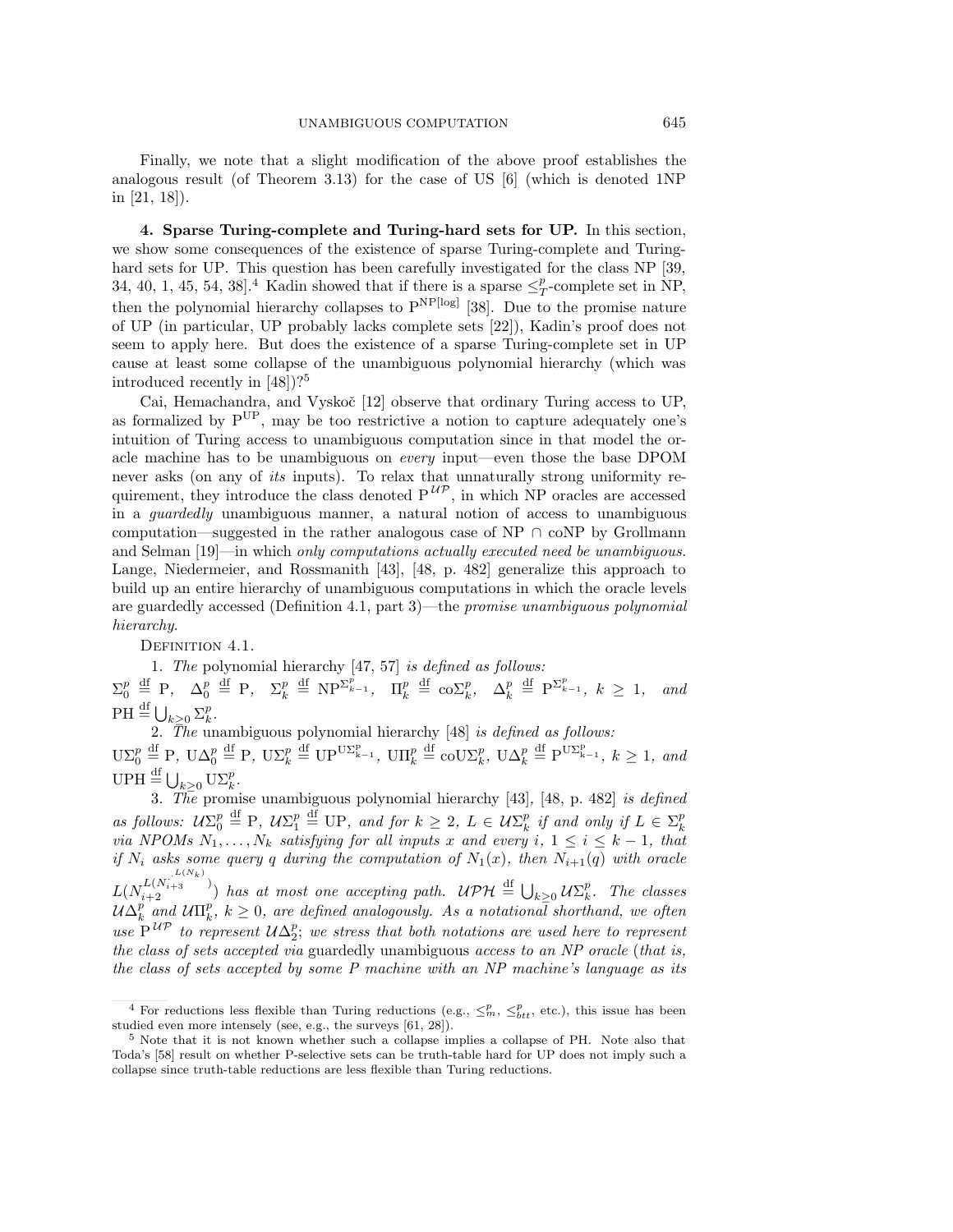oracle such that on no input does the P machine ask its oracle machine any question on which the oracle machine has more than one accepting path).

4. For each of the above hierarchies, we use  $\Sigma_k^{p,A}$  (respectively,  $\mathrm{U}\Sigma_k^{p,A}$  and  $\mathcal{U}\Sigma_k^{p,A})$  to denote that the  $\Sigma_k^p$  (respectively,  $\mathrm{U}\Sigma_k^p$  and  $\mathcal{U}\Sigma_k^p)$  computation is performed relative to oracle A; similar notation is used for the  $\Pi$  and  $\Delta$  classes of the hierarchies.

The following facts follow from the definition (see also [48]) or can easily be shown.

FACT 4.2. For every  $k \geq 1$ , the following hold:

1.  $\mathbf{U}\Sigma_k^p \subseteq \mathcal{U}\Sigma_k^p \subseteq \Sigma_k^p$  and  $\mathbf{U}\Delta_k^p \subseteq \mathcal{U}\Delta_k^p \subseteq \Delta_k^p$ .

2. If  $\overline{U}\Sigma_k^p = \overline{U}\Pi_k^p$ , then  $UPH = U\Sigma_k^p$ .

3. If  $\text{U}\Sigma_k^{\tilde{p}} = \text{U}\Sigma_{k-1}^{\tilde{p}}$ , then  $\text{UPH} = \text{U}\Sigma_{k-1}^p$ .

4.  $\mathbf{U}\Sigma_k^{p,\text{UP}\cap\text{coUP}} = \mathbf{U}\Sigma_k^p$  and  $\mathbf{P}^{\mathbf{U}\Sigma_k^p\cap\text{U}\Pi_k^p} = \mathbf{U}\Sigma_k^p \cap \text{U}\Pi_k^p$ .

The classes " $UP_{\leq k}$ ," the analogues of UP in which up to k accepting paths are allowed, have been studied in various contexts [60, 27, 2, 12, 30, 33]. One motivation for  $\mathrm{U}\Sigma_k^p$  is that, for each k,  $\mathrm{U}\mathrm{P}_{\leq k} \subseteq \mathrm{U}\Sigma_k^p$  [48].

Although we are not able to settle affirmatively the question posed at the end of the first paragraph of this section, we do prove in the theorem below that if there is a sparse Turing-complete set for UP, then the levels of the unambiguous polynomial hierarchy are simpler than one would otherwise expect: they "slip down" slightly in terms of their location within the promise unambiguous polynomial hierarchy, i.e., for each  $k \geq 3$ , the k<sup>th</sup> level of UPH is contained in the  $(k-1)$ st level of  $\mathcal{UPH}$ .

THEOREM 4.3. If there exists a sparse Turing-complete set for UP, then

1.  $UP^{UP} \subseteq P^{UP}$  and

2.  $\mathbb{U}\Sigma_k^p \subseteq \mathcal{U}\Sigma_{k-1}^p$  for every  $k \geq 3$ .

*Proof.* For the first statement, let L be any set in  $UP^{UP}$ . By assumption, L is in  $UP^{P^S} = UP^S$  for some sparse set  $S \in UP$ . Let q be a polynomial bounding the density of S, that is,  $||S^{\leq m}|| \leq q(m)$  for every  $m \geq 0$ , and let  $N_S$  be a UPM for S. Let  $N_L$  be a UPOM witnessing that  $L \in \text{UP}^S$ , that is,  $L = L(N_L^S)$ . Let  $p(n)$  be a polynomial bounding the length of all query strings that can be asked during the computation of  $N_L$  on inputs of length n. Define the polynomial  $r(n) \stackrel{\text{df}}{=} q(p(n))$  that bounds the number of strings in  $S$  that can be queried in the run of  $N_L$  on inputs of length  $n$ .

To show that  $L \in P^{U\mathcal{P}}$ , we shall construct a DPOM M that may access its  $UP$  oracle  $D$  in a guarded manner (more formally, "may access its NP oracle  $D$ in a guardedly unambiguous manner," but we will henceforth use  $\mathcal{UP}$  and other  $U \cdots$  notations in this informal manner). Before formally describing machine M (Figure 4.1), we give some informal explanations. M will proceed in three basic steps: First, M determines the exact census of that part of S that is relevant for the given input length,  $||S^{\leq p(n)}||$ . Knowing the exact census, M can construct (by prefix search) a table T of all strings in  $S^{\leq p(n)}$  without asking queries that make its oracle's machine ambiguous, so the  $P^{UP}$ -like behavior is guaranteed. Finally, M asks its oracle D to simulate the computation of  $N_L$  on input x (answering  $N_L$ 's oracle queries by table-lookup using table  $T$ ), and accepts accordingly.

In the formal description of machine  $M$  (given in Figure 4.1), three oracle sets A, B, and C are used. Since M has only one *UP* oracle, the actual set to be used is  $D = A \oplus B \oplus C$  (with suitably modified queries to D). A, B, and C are defined as follows (we assume the set  $T$  below is coded in some standard reasonable way):

$$
A \stackrel{\mathrm{df}}{=} \left\{ \langle 1^n, k \rangle \middle| \begin{array}{l} n \geq 0 \land 0 \leq k \leq r(n) \land (\exists c_1 <_{\text{lex}} c_2 <_{\text{lex}} \cdots <_{\text{lex}} c_k) \\ (\forall \ell : 1 \leq \ell \leq k) \left[ |c_{\ell}| \leq p(n) \land N_S(c_{\ell}) \text{ accepts} \right] \end{array} \right\},
$$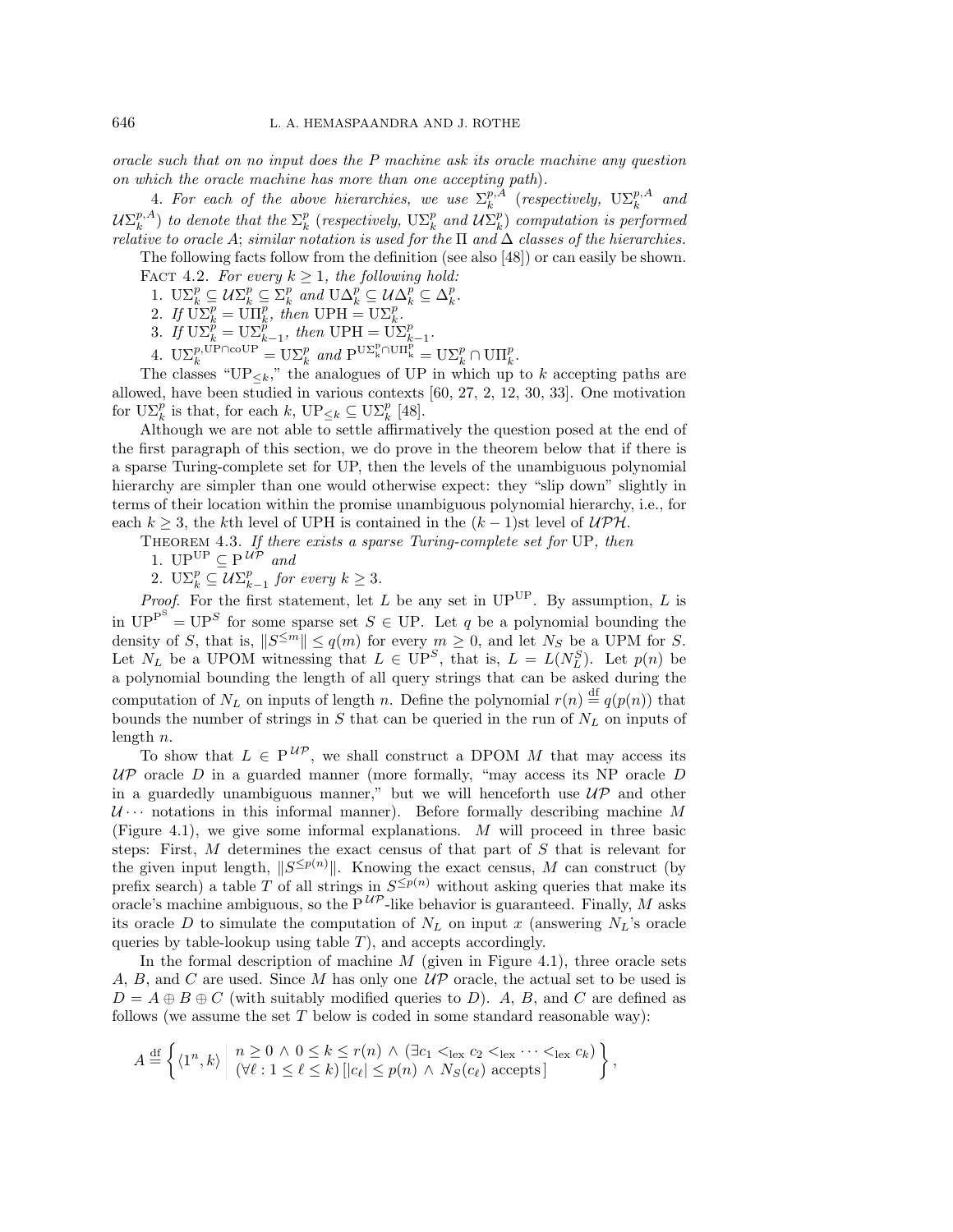**Description of DPOM** *M.* **input** x; **begin**  $n := |x|$ ;  $k := r(n);$ **loop if**  $\langle 1^n, k \rangle$  ∈ A **then exit loop else**  $k := k - 1$ **end loop** (\* k is now the exact census of  $S^{\leq p(n)}$  \*)  $T := \emptyset;$  (\* T collects the strings of  $S^{\leq p(n)}$  \*) **for**  $j = 1$  **to**  $k$  **do**  $c_j := \epsilon;$  $i := 1$ ; **repeat if**  $\langle 1^n, i, j, k, 0 \rangle \in B$  **then**  $c_j := c_j 0; i := i + 1$ **else if**  $\langle 1^n, i, j, k, 1 \rangle \in B$  **then**  $c_j := c_j 1; i := i + 1$ **else**  $i := 0$  (\* the lex. *j*th string of  $S^{\leq p(n)}$  has no *i*th bit \*) **until**  $i = 0$ ;  $T := T ∪ {c<sub>i</sub>}$ **end for if**  $\langle x, T \rangle \in C$  **then accept else reject end End of description of DPOM** *M.*

FIG. 4.1. DPOM M guardedly unambiguously accessing an NP oracle to accept a set in UP<sup>UP</sup>.

$$
B \stackrel{\mathrm{df}}{=} \left\{ \langle 1^n, i, j, k, b \rangle \middle| \begin{array}{l} n \geq 0 \land 1 \leq j \leq k \land 0 \leq k \leq r(n) \land \\ (\exists c_1 <_{\text{lex}} c_2 <_{\text{lex}} \cdots <_{\text{lex}} c_k) \, (\forall \ell : 1 \leq \ell \leq k) \\ ||c_{\ell}| \leq p(n) \land N_S(c_{\ell}) \text{ accepts } \land \text{ the } i\text{th bit of } c_j \text{ is } b] \end{array} \right\},
$$
  

$$
C \stackrel{\mathrm{df}}{=} \left\{ \langle x, T \rangle \, | \, ||T|| \leq r(|x|) \land N_L^T(x) \text{ accepts} \right\}.
$$

It is easy to see that M runs deterministically in polynomial time. This proves that  $L \in \mathrm{P}^{\mathcal{UP}}$ .

In order to prove the second statement, let L be a set in  $\mathrm{U}\Sigma_k^p$  for any fixed  $k \geq 3$ . By assumption, there exists a sparse set S in UP such that L is in  $\mathrm{U}\Sigma_{k-1}^{p,\mathrm{P}^S} = \mathrm{U}\Sigma_{k-1}^{p,S}$ ; let

 $N_1, N_2, \ldots, N_{k-1}$  be the UPOMs that witness this fact, that is,  $L = L(N_1^{L(N_2^{(N_2^{(L(N_2^{(N_1)})})})$ .

Now we describe the computation of a  $U\Sigma_{k-1}^p$  machine N recognizing L. As before, N on input x computes in  $P^{UP}$  its table of advice strings,  $T = S^{\leq p(|x|)}$ , and then simulates the  $\text{U}\Sigma_{k-1}^{p,S}$  computation of  $N_1^{L(N_2^{j}, L(N_2^{j})}$  $\frac{L(N_2^{L(N_{k-1}^s)})}{1}$  (x) except with  $N_1$ ,  $N_2, \ldots, N_{k-1}$  modified as follows. If in the simulation some machine  $N_i$ , 1 ≤ *i* ≤  $k-2$ , consults its original oracle  $L(N_{i+1}^{(\cdot)})$  about some string, say z, then the modified machine  $N_i$  queries the modified machine at the next level,  $N_{i+1}$ , about the string  $\langle z, T \rangle$  instead. Finally, the advice table T, which has been "passed up" in this manner,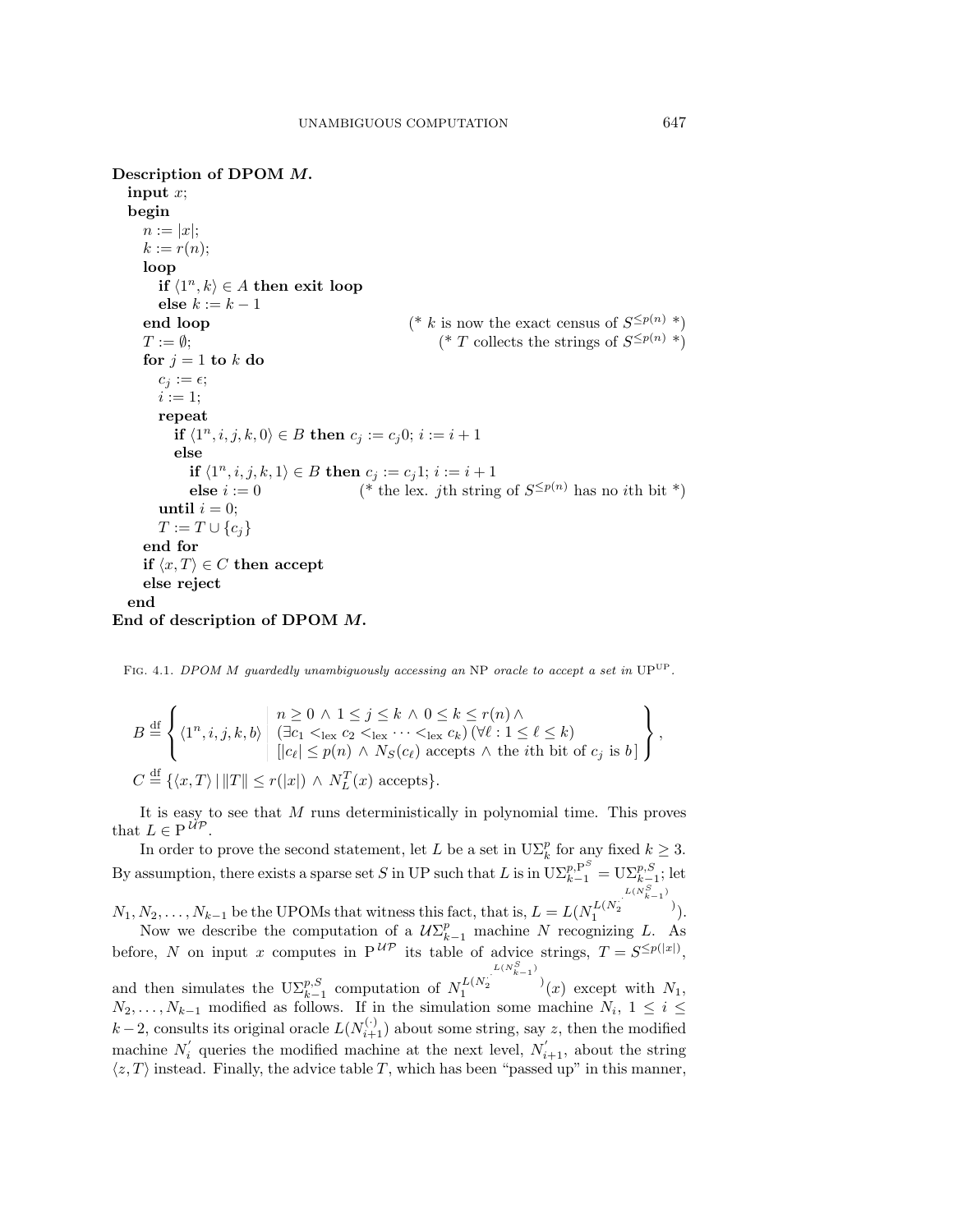is used to correctly answer all queries of  $N_{k-1}$ .

 $L(N_3^{'})$ <sup> $L(N_{k-1}^{'})$ </sup> ) ), is not in general a Note that N's oracle in this simulation,  $L(N_2)$  $\mathrm{U}\Sigma_{k-2}^p$  set (and L is thus not in  $\mathrm{U}\Sigma_{k-1}^p$  in general) since the above-described computa- $_{k-2}^p$  set (and L is thus not in  $\mathrm{U}\Sigma_k^p$ tion depends on the advice table  $T$ , and so, for some bad advice  $T$ , the unambiguity of the modified machines  $N'_1, N'_2, \ldots, N'_{k-1}$  is no longer guaranteed. But since our base machine  $N$  is able to provide *correct* advice  $T$ , we have indeed shown that  $L \in \mathcal{U}\Sigma_{k-1}^p$ . О

In the above proof, the assumption that the sparse set  $S$  is in UP is needed to determine the exact census of  $S$  using the UPM for  $S$ . Let us now consider the weaker assumption that UP has only a Turing-hard sparse set. Karp and Lipton have shown that if there is a sparse Turing-hard set for NP, then the polynomial hierarchy collapses to its second level  $[39]$ .<sup>6</sup> Hopcroft  $[34]$  dramatically simplified their proof, and Balcázar, Book, and Schöning  $[1, 54]$  generalized, as Theorem 4.6, the Karp–Lipton result; the general approach of Hopcroft and Balcázar, Book, and Schöning will be central to our upcoming proof of Theorem 4.7. Schöning's low hierarchy [53] gives a way of classifying the complexity of NP sets that seem to be neither in P nor NP-complete. Of particular interest to us is the class  $\text{Low}_2 \stackrel{\text{df}}{=} \{A \mid A \in \text{NP} \text{ and } \text{NP}^{\text{NP}} \subseteq \text{NP}^{\text{NP}}\}.$ Note that for the special case  $k = 0$ , Theorem 4.6 below says that Low<sub>2</sub>  $\supset$  NP  $\cap$ P/poly *∩ {*L*|*L is self-reducible*}*.

DEFINITION 4.4. [46]

1. A partial order  $\leq_{\text{pwl}}$  on  $\Sigma^*$  is polynomially well-founded and length-related if and only if (a) every strictly decreasing chain is finite and there is a polynomial  $p$  such that every finite  $\lt_{pwl}$ -decreasing chain is shorter than p of the length of its maximum element, and (b)  $(\exists q : q \text{ polynomial}) (\forall x, y \in \Sigma^*) [x <_{\text{pwl}} y \implies |x| \leq q(|y|)].$ 

2. A set A is self-reducible if and only if there exist a polynomially well-founded and length-related order  $\lt_{pwl}$  on  $\Sigma^*$  and a DPOM M such that  $A = L(M^A)$  and on any input  $x \in \Sigma^*$ , M queries only strings y with  $y <_{\text{pwl}} x$ .

LEMMA 4.5. [1] Let  $A$  be a self-reducible set and let  $M$  witness  $A$ 's self-reducibility. For any set B and any n, if  $(L(M^B))^{\leq n} = B^{\leq n}$ , then  $A^{\leq n} = B^{\leq n}$ .<sup>7</sup>

THEOREM 4.6. [1] If A is a self-reducible set and there is a  $k \geq 0$  and a sparse set *S* such that  $A \in \sum_{k}^{p,S}$ , then  $\sum_{2}^{p,A} \subseteq \sum_{k+2}^{p}$ .

We now state and prove our results regarding sparse Turing-hard sets for UP.

THEOREM 4.7. If there exists a sparse Turing-hard set for UP, then

1.  $UP \subseteq Low_2 \text{ and }$ 

 $\sum_{k=1}^{\infty} \sum_{j=1}^{p} \sum_{k-j=3}^{p} \sum_{k-j=3}^{p} \sum_{j=1}^{p} \mathbb{E} \mathbb{E} \mathbb{E} \mathbb{E} \mathbb{E} \mathbb{E} \mathbb{E} \mathbb{E} \mathbb{E} \mathbb{E} \mathbb{E} \mathbb{E} \mathbb{E} \mathbb{E} \mathbb{E} \mathbb{E} \mathbb{E} \mathbb{E} \mathbb{E} \mathbb{E} \mathbb{E} \mathbb{E} \mathbb{E} \mathbb{E} \mathbb{E} \mathbb{E} \mathbb{E} \mathbb{$ 

*Proof.* 1. Let  $L \in \Sigma_2^{p,A}$ , where  $A \in \text{UPW}$  wia UPM  $N_A$  and polynomial-time bound t. (We assume that each step is nondeterministic—one can require this, without loss of generality, while maintaining categoricity.) Our proof uses the well-known fact that the "left set" [55, 49] of any UP set is self-reducible and is in UP. More precisely, to apply Theorem 4.6 we would need  $A$  to be self-reducible. Although that cannot be assumed in general of an arbitrary UP set, the left set of A, i.e., the set of prefixes of

 $6$  Very recently, Köbler and Watanabe [42] have improved this collapse to ZPP<sup>NP</sup>, and they have also obtained new consequences from the assumption that UP  $\subseteq (NP \cap \text{coNP})/\text{poly}$ , whereas we obtain different consequences from the assumption that UP *⊆* P/poly (see [42] for the notations not defined in this footnote).

<sup>7</sup> A can be viewed as a "fixed point" of M.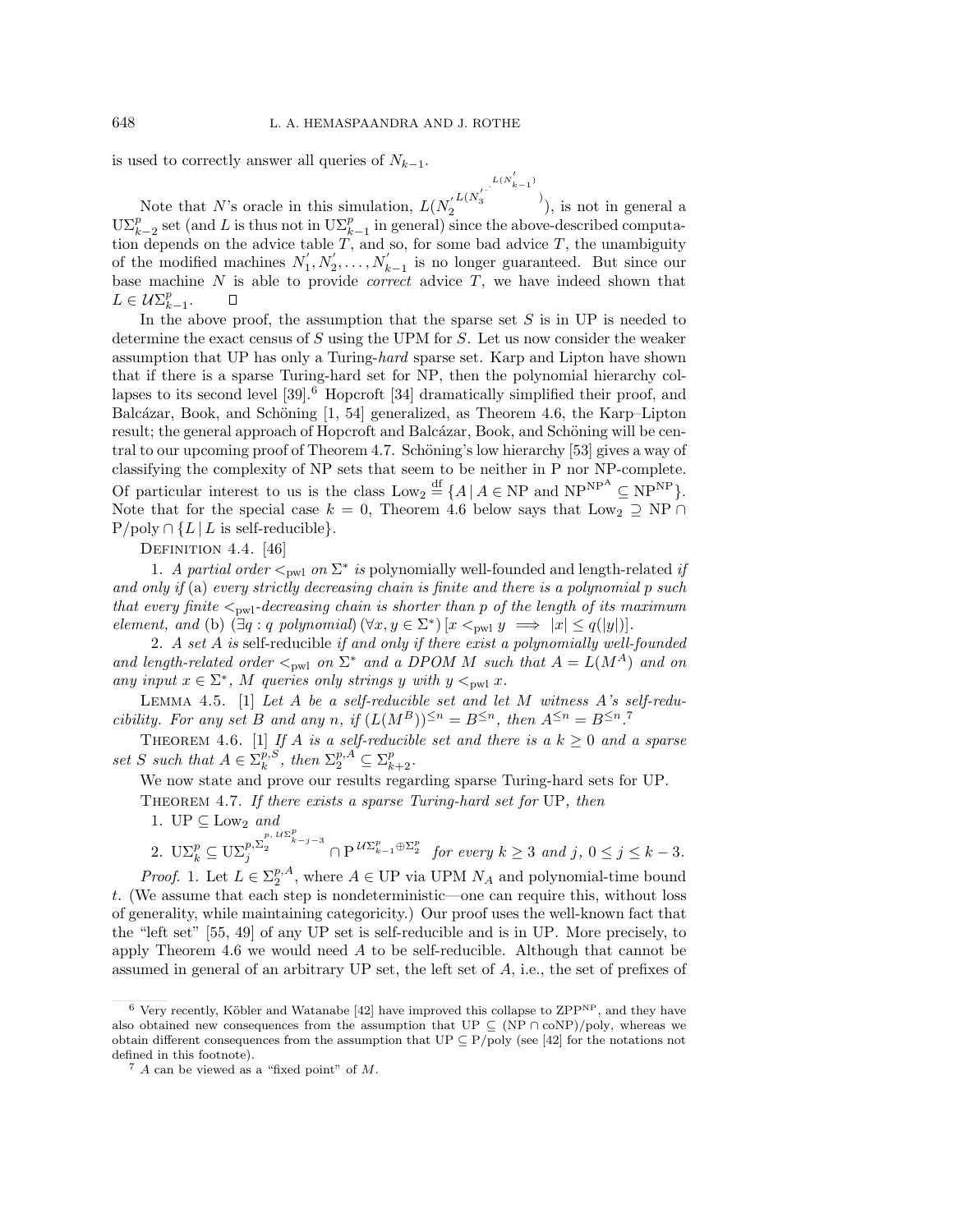**Description of self-reducer** *M***self for** *B.* **input**  $\langle x, y \rangle$ ; **begin if**  $|y| > t(|x|)$  **then reject**; **if**  $N_A(x)$  accepts on path y **then accept else if**  $\langle x, y0 \rangle$  ∈ B or  $\langle x, y1 \rangle$  ∈ B **then accept else reject end End of description of self-reducer** *M***self for** *B.*

Fig. 4.2. A self-reducing machine for the left set of a UP set.

```
Description of DPOM MA.
  input x;
  begin
    y := \epsilon;while |y| < t(|x|) do
       if \langle x, y \rangle ∈ B then accept
       else y := y1end while
    if \langle x, y \rangle \in B then accept
     else reject
  end
End of description of DPOM M_A.
```
FIG. 4.3. A Turing reduction from a UP set A to its left set B via prefix search.

witnesses for elements in A defined by

 $B \stackrel{\text{df}}{=} {\{x, y) | (\exists z) [|yz| = t(|x|) \land N_A(x) \text{ accepts on path } yz] \},\$ 

does have this property and is also in UP. A self-reducing machine  $M_{\text{self}}$  for B is given in Figure 4.2. Note that the queries asked in the self-reduction are strictly less than the input with respect to a polynomially well-founded and length-related partial order  $\lt_{pw1}$  defined by the following: For fixed x and all strings  $y_1, y_2 \in \Sigma^{\leq p(|x|)},$  $\langle x, y_1 \rangle <_{\text{pwl}} \langle x, y_2 \rangle$  if and only if  $y_2$  is a prefix of  $y_1$ .

By assumption, since B is a UP set,  $B \in P^S$  for some sparse set S, so Theorem 4.6 with  $k = 0$  applies to B. Furthermore, A is in  $P^B$ , via prefix search by DPOM  $M_A$ (Figure 4.3). Thus  $L \in \Sigma_2^{p,P^B} \subseteq \Sigma_2^{p,B} \subseteq \Sigma_2^p$ , which shows that  $A \in \text{Low}_2$ .

2. For  $k = 3$  (thus  $j = 0$ ), both inclusions have already been shown in part 1, as  $\Sigma_2^p \subseteq \Delta_3^p$ . Now fix any  $k > 3$ , and let  $L \in \mathrm{U}\Sigma_k^p = \mathrm{U}\Sigma_{k-1}^{p,A}$  be witnessed by UPOMs  $N_1, N_2, \ldots, N_{k-1}$  and  $A \in \text{UP}$ . Define B to be the left set of A as in part 1, so  $A \in \text{P}^B$ via DPOM  $M_A$  (see Figure 4.3), B is self-reducible via  $M_{\text{self}}$  (see Figure 4.2), and B is in UP. By hypothesis,  $B \in P^{S'}$  for some sparse set S; let  $M_B$  be the reducing machine, that is  $B = L(M_B^S)$ , and let m be a polynomial bound on the runtime of  $M_B$ . Let q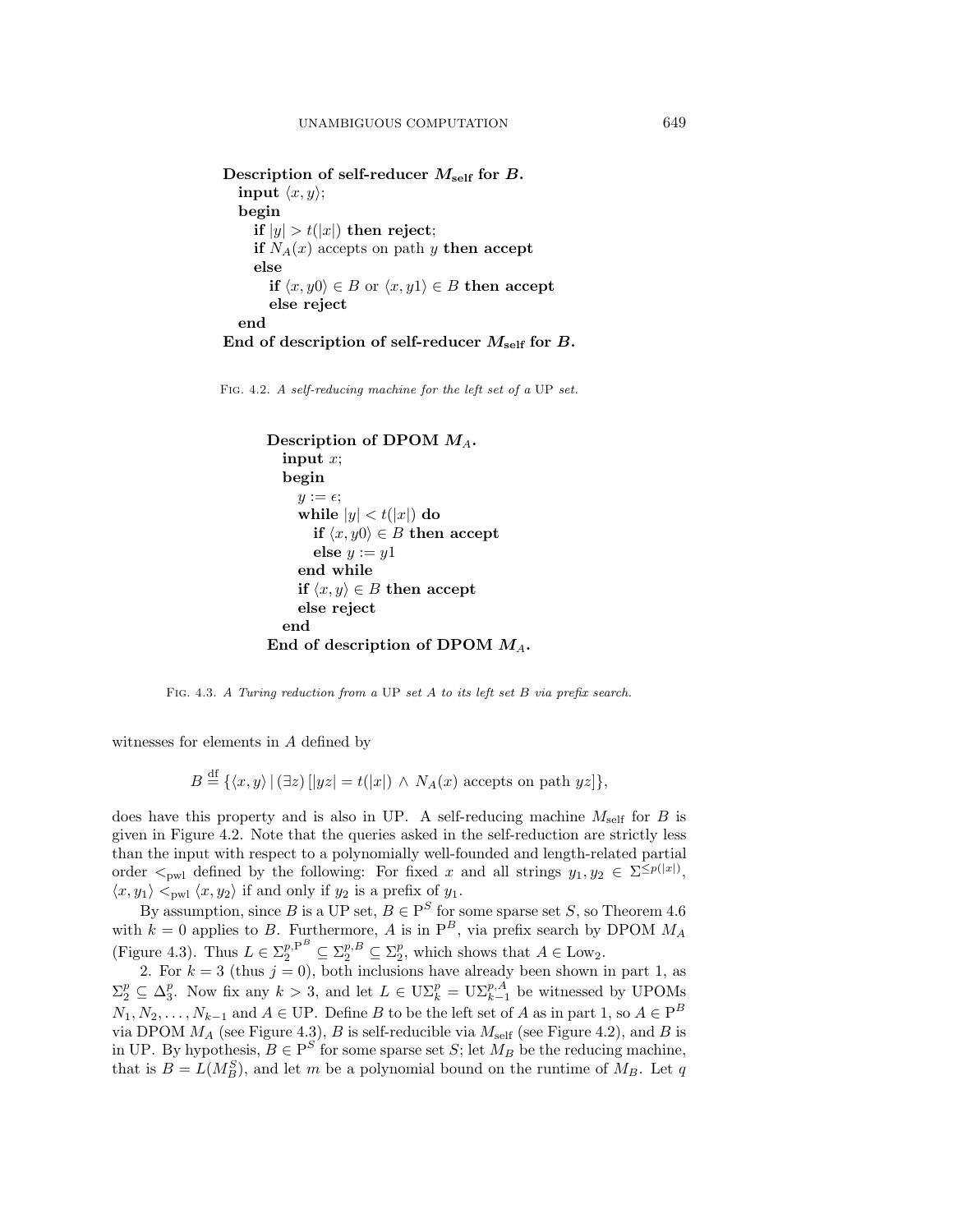be a polynomial such that  $||S^{\leq m}|| \leq q(m)$  for every  $m \geq 0$ . Let  $p(n)$  be a polynomial bounding the length of all query strings whose membership in the oracle set  $B$  can be asked in the run of  $N_1$  (with oracle machines  $N_2, N_3, \ldots, N_{k-1}, M_A^B$ ) on inputs of length *n*. Define the polynomials  $r(n) \stackrel{\text{df}}{=} m(p(n))$  and  $s(n) \stackrel{\text{df}}{=} q(r(n))$ .

To show that  $L \in P^{U\Sigma_{k-1}^p \oplus \Sigma_2^p}$ , we will describe a DPOM M that on input x,  $|x| = n$ , using the  $\Sigma_2^p$  part D (defined below) of its oracle, performs a prefix search to extract the lexicographically smallest of all "good" advice sets (this informal term will be formally defined in the next paragraph), say T, and then calls the  $\mathcal{U}\Sigma_{k-1}^p$  part of its

oracle to simulate the  $\mathrm{U}\Sigma_{k-1}^{p,A}$  computation of  $N_1^{L(N_2^{L}(N_{k-1}^{A}))}(x)$  except with  $N_1, N_2$ , ..., N<sub>k−1</sub> modified in the same way as was described in the proof of Theorem 4.3. In more detail, if in the simulation some machine  $N_i$ ,  $1 \leq i \leq k-2$ , consults its original oracle  $L(N_{i+1}^{(\cdot)})$  about some string, say z, then the modified machine  $N_i^{'}$  queries the modified machine at the next level,  $N'_{i+1}$ , about the string  $\langle z, T \rangle$  instead. Finally, if  $N_{k-1}$  consults its original oracle A about some query y, then the modified machine  $N'_{k-1}$  runs the P computation  $M_A^{L(M_B^T)}$  on input  $\langle y, T \rangle$  instead to correctly answer this query without consulting an oracle.

An advice set T is said to be good if the set  $L(M_B^T)$  is a fixed point of B's selfreducer  $M_{\text{self}}$  up to length  $p(n)$ , that is,  $(L(M_{\text{self}}^{L(M_B^T)}))^{\leq p(n)} = (L(M_B^T))^{\leq p(n)}$ , and thus  $B^{\leq p(n)} = (L(M_B^T))^{\leq p(n)}$  by Lemma 4.5. This property is checked for each guessed T in the  $\Sigma_2^p$  part of the oracle. Formally,

$$
D \stackrel{\mathrm{df}}{=} \left\{ \langle 1^n, i, j, b \rangle \middle| \begin{array}{l} n \geq 0 \land (\exists T \subseteq \Sigma^{\leq r(n)}) \left( \forall w : |w| \leq p(n) \right) [T = \{c_1, \ldots, c_k\} \\ \land \ 0 \leq k \leq s(n) \land c_1 <_{\text{lex}} \cdots <_{\text{lex}} c_k \land \text{ the } i\text{th bit of } c_j \text{ is } b \\ \land \ (w \in L(M_B^T) \iff w \in L(M_{\text{self}}^{L(M_B^T)})) ] \end{array} \right\}.
$$

The prefix search of M is similar to the one performed in the proof of Theorem 4.3 (see Figure 4.1);  $M$  queries  $D$  to construct each string of  $T$  bit by bit.

To prove the other inclusion, fix any  $j, 0 \le j \le k-3$ . We describe a UPOM N witnessing that  $L \in \mathrm{U}\Sigma_j^{p,\Sigma_2^{p-j-3}}$ . On input x, N simulates the  $\mathrm{U}\Sigma_j^p$  computation of the first j UPOMs  $N_1, \ldots, N_j$ . In the subsequent  $\Sigma_2^p$  computation, two tasks have to be solved in parallel: the computation of  $N_{j+1}$  and  $N_{j+2}$  is to be simulated, and good advice sets T have to be determined. For the latter task, the base machine of the  $\Sigma_2^p$  computation guesses all possible advice sets and the top machine checks if the guessed advice is good (that is, if  $L(M<sub>B</sub><sup>T</sup>)$  is a fixed point of  $M<sub>self</sub>$ ). Again, each good advice set T is "passed up" to the machines at higher levels  $N_{j+3},...,N_{k-1}$ (in the same fashion as was employed earlier in this proof and also in the proof of Theorem 4.3) and is used to correctly answer all queries of  $N_{k-1}$  without consulting an oracle. This proves the theorem.  $\Box$ 

Since Theorem 4.7 relativizes and there are relativized worlds in which  $UP^A$  is not  $\text{Low}_2^A$  [56], we have the following corollary.

Corollary 4.8. There is a relativized world in which (relativized) UP has no sparse Turing-hard sets.

**Acknowledgments.** We are very grateful to Gerd Wechsung for his help in bringing about this collaboration, and for his kind and insightful advice over many years. We thank Marius Zimand for proofreading and Nikolai Vereshchagin for helpful discussions during his visit to Rochester. We thank Osamu Watanabe for discussing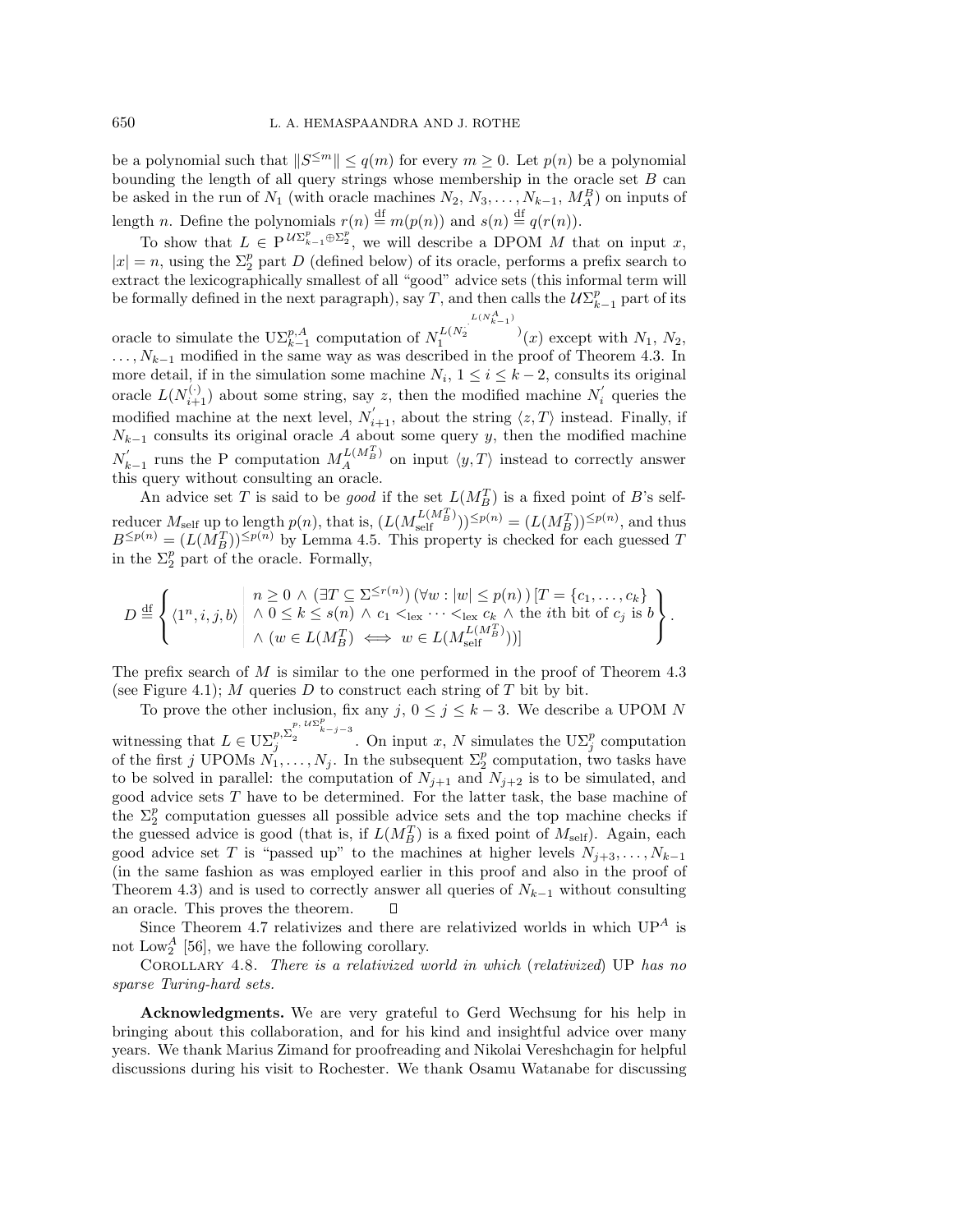with us his results joint with Johannes Köbler, and we thank Osamu Watanabe and Johannes Köbler for providing us with copies of their paper [42].

# REFERENCES

- [1] J. BALCÁZAR, R. BOOK, AND U. SCHÖNING, *The polynomial-time hierarchy and sparse oracles*, J. Assoc. Comput. Mach., 33 (1986), pp. 603–617.
- [2] R. Beigel, On the relativized power of additional accepting paths, in Proc. 4th Structure in Complexity Theory Conference, IEEE Computer Society Press, Los Alamitos, CA, 1989, pp. 216–224.
- [3] R. Beigel, R. Chang, and M. Ogiwara, A relationship between difference hierarchies and relativized polynomial hierarchies, Math. Systems Theory, 26 (1993), pp. 293–310.
- [4] R. BEIGEL AND J. GOLDSMITH, *Downward separation fails catastrophically for limited nondeter*minism classes, in Proc. 9th Structure in Complexity Theory Conference, IEEE Computer Society Press, Los Alamitos, CA, 1994, pp. 134–138.
- [5] A. Bertoni, D. Bruschi, D. Joseph, M. Sitharam, and P. Young, Generalized Boolean hierarchies and Boolean hierarchies over RP, in Proc. 7th Conference on Fundamentals of Computation Theory, Lecture Notes in Comput. Sci. 380, Springer-Verlag, Berlin, 1989, pp. 35–46.
- [6] A. Blass and Y. Gurevich, On the unique satisfiability problem, Inform. and Control, 55 (1982), pp. 80–88.
- [7] D. Bruschi, D. Joseph, and P. Young, Strong separations for the Boolean hierarchy over RP, Internat. J. Found. Comput. Sci., 1 (1990), pp. 201–218.
- [8] J. CAI, *Probability one separation of the Boolean hierarchy*, in Proc. 4th Annual Symposium on Theoretical Aspects of Computer Science, Lecture Notes in Comput. Sci. 247, Springer-Verlag, Berlin, 1987, pp. 148–158.
- [9] J. Cai, T. Gundermann, J. Hartmanis, L. Hemachandra, V. Sewelson, K. Wagner, and G. Wechsung, The Boolean hierarchy I: Structural properties, SIAM J. Comput., 17 (1988), pp. 1232–1252.
- [10] J. Cai, T. Gundermann, J. Hartmanis, L. Hemachandra, V. Sewelson, K. Wagner, and G. Wechsung, The Boolean hierarchy II: Applications, SIAM J. Comput., 18 (1989), pp. 95–111.
- [11] J. Cai and L. Hemachandra, The Boolean hierarchy: Hardware over NP, Technical Report 85-724, Department of Computer Science, Cornell University, Ithaca, NY, 1985.
- [12] J. CAI, L. HEMACHANDRA, AND J. VYSKOC̈, Promises and fault-tolerant database access, in Complexity Theory, K. Ambos-Spies, S. Homer, and U. Schöning, eds., Cambridge University Press, Cambridge, UK, 1993, pp. 101–146.
- [13] J. Cai and G. Meyer, Graph minimal uncolorability is DP-complete, SIAM J. Comput., 16 (1987), pp. 259–277.
- [14] R. CHANG, On the structure of NP computations under Boolean operators, Ph.D. thesis, Cornell University, Ithaca, NY, 1991.
- [15] R. Chang and J. Kadin, On computing Boolean connectives of characteristic functions, Technical Report TR 90-1118, Department of Computer Science, Cornell University, Ithaca, NY, 1990.
- [16] R. CHANG AND J. KADIN, The Boolean hierarchy and the polynomial hierarchy: A closer connection, SIAM J. Comput., 25 (1996), pp. 340–354.
- [17] S. Cook, The complexity of theorem-proving procedures, in Proc. 3rd ACM Symposium on Theory of Computing, ACM, New York, 1971, pp. 151–158.
- [18] K. CRONAUER, A criterion to separate complexity classes by oracles, Technical Report 76, Institut für Informatik, Universität Würzburg, Würzburg, Germany, 1994.
- [19] J. Grollmann and A. Selman, Complexity measures for public-key cryptosystems, SIAM J. Comput., 17 (1988), pp. 309–335.
- [20] T. GUNDERMANN, N. NASSER, AND G. WECHSUNG, A survey on counting classes, in Proc. 5th Structure in Complexity Theory Conference, IEEE Computer Society Press, Los Alamitos, CA, 1990, pp. 140–153.
- [21] T. GUNDERMANN AND G. WECHSUNG, Counting classes with finite acceptance types, Comput. Artificial Intelligence, 6 (1987), pp. 395–409.
- [22] J. HARTMANIS AND L. HEMACHANDRA, Complexity classes without machines: On complete languages for UP, Theoret. Comput. Sci., 58 (1988), pp. 129–142.
- [23] J. HARTMANIS AND L. HEMACHANDRA, Robust machines accept easy sets, Theoret. Comput. Sci., 74 (1990), pp. 217–226.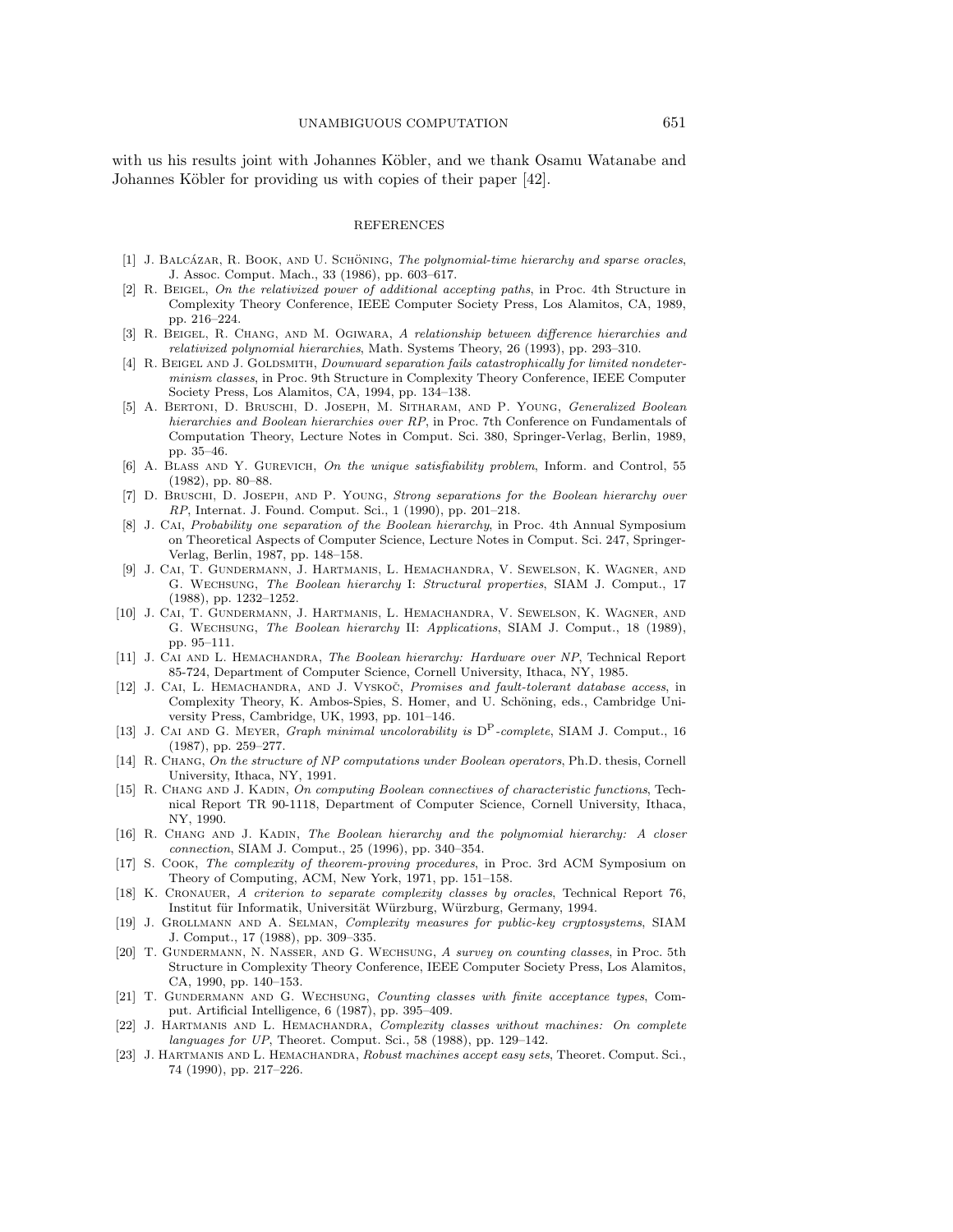- [24] J. Hartmanis, N. Immerman, and V. Sewelson, Sparse sets in NP*−*P: EXPTIME versus NEXPTIME, Inform. and Control, 65 (1985), pp. 159–181.
- [25] J. Hartmanis and R. Stearns, On the computational complexity of algorithms, Trans. Amer. Math. Soc., 117 (1965), pp. 285–306.
- [26] F. HAUSDORFF, *Grundzüge der Mengenlehre*, Walter De Gruyten & Co., Berlin, Leipzig, 1927.
- [27] L. HEMACHANDRA, Counting in Structural Complexity Theory, Ph.D. thesis, Technical Report TR87-840, Department of Computer Science, Cornell University, Ithaca, NY, 1987.
- [28] L. HEMACHANDRA, M. OGIWARA, AND O. WATANABE, How hard are sparse sets?, in Proc. 7th Structure in Complexity Theory Conference, IEEE Computer Society Press, Los Alamitos, CA, 1992, pp. 222–238.
- [29] L. HEMACHANDRA AND R. RUBINSTEIN, Separating complexity classes with tally oracles, Theoret. Comput. Sci., 92 (1992), pp. 309–318.
- [30] E. HEMASPAANDRA AND L. HEMASPAANDRA, Quasi-injective reductions, Theoret. Comput. Sci., 123 (1994), pp. 407–413.
- [31] L. HEMASPAANDRA, S. JAIN, AND N. VERESHCHAGIN, Banishing robust Turing completeness, Internat. J. Found. Comput. Sci., 4 (1993), pp. 245–265.
- [32] L. HEMASPAANDRA AND S. JHA, Defying upward and downward separation, Inform. and Computation, 121 (1995), pp. 1–13.
- [33] L. HEMASPAANDRA AND M. ZIMAND, Strong self-reducibility precludes strong immunity, Math. Systems Theory, 29 (1996), pp. 535–548.
- [34] J. HOPCROFT, Recent directions in algorithmic research, in Proc. 5th GI Conference on Theoretical Computer Science, Lecture Notes in Comput. Sci. 104, Springer-Verlag, Berlin, 1981, pp. 123–134.
- [35] J. HOPCROFT AND J. ULLMAN, Introduction to Automata Theory, Languages, and Computation, Addison–Wesley, Reading, MA, 1979.
- [36] R. IMPAGLIAZZO AND G. TARDOS, Decision versus search problems in super-polynomial time, in Proc. 30th IEEE Symposium on Foundations of Computer Science, IEEE Computer Society Press, Los Alamitos, CA, 1989, pp. 222–227.
- [37] J. KADIN, The polynomial time hierarchy collapses if the Boolean hierarchy collapses, SIAM J. Comput., 17 (1988), pp. 1263–1282; erratum, SIAM J. Comput., 20 (1991), p. 404.
- [38] J. KADIN,  $P^{NP[log n]}$  and sparse Turing-complete sets for NP, J. Comput. System Sci., 39 (1989), pp. 282–298.
- [39] R. Karp and R. Lipton, Some connections between nonuniform and uniform complexity classes, in Proc. 12th ACM Symposium on Theory of Computing, ACM, New York, 1980, pp. 302–309; an extended version has also appeared as Turing machines that take advice, Enseign. Math. (2), 28 (1982), pp. 191–209.
- [40] K. Ko AND U. SCHÖNING, On circuit-size complexity and the low hierarchy in NP, SIAM J. Comput., 14 (1985), pp. 41–51.
- [41] J. KÖBLER, U. SCHÖNING, AND K. WAGNER, The difference and truth-table hierarchies for NP, RAIRO Inform. Théor. Appl., 21 (1987), pp. 419-435.
- [42] J. KÖBLER AND O. WATANABE, New collapse consequences of NP having small circuits, in Proc. 22nd International Colloquium on Automata, Languages, and Programming, Lecture Notes in Comput. Sci. 944, Springer-Verlag, Berlin, 1995, pp. 196–207.
- [43] K.-J. LANGE AND P. ROSSMANITH, Unambiguous polynomial hierarchies and exponential size, in Proc. 9th Structure in Complexity Theory Conference, IEEE Computer Society Press, Los Alamitos, CA, 1994, pp. 106–115.
- [44] L. Levin, Universal sorting problems, Problems Inform. Transmission, 9 (1973), pp. 265–266.
- [45] T. LONG AND A. SELMAN, Relativizing complexity classes with sparse oracles, J. Assoc. Comput. Mach., 33 (1986), pp. 618–627.
- [46] A. MEYER AND M. PATERSON, With what frequency are apparently intractable problems difficult?, Technical Report MIT/LCS/TM-126, Laboratory for Computer Science, Massachusetts Institute of Technology, Cambridge, MA, 1979.
- [47] A. Meyer and L. Stockmeyer, The equivalence problem for regular expressions with squaring requires exponential space, in Proc. 13th IEEE Symposium on Switching and Automata Theory, IEEE Computer Society Press, Los Alamitos, CA, 1972, pp. 125–129.
- [48] R. NIEDERMEIER AND P. ROSSMANITH, Extended locally definable acceptance types, in Proc. 10th Annual Symposium on Theoretical Aspects of Computer Science, Lecture Notes in Comput. Sci. 665, Springer-Verlag, Berlin, 1993, pp. 473–483.
- [49] M. OGIWARA AND O. WATANABE, On polynomial-time bounded truth-table reducibility of NP sets to sparse sets, SIAM J. Comput., 20 (1991), pp. 471–483.
- [50] C. Papadimitriou and M. Yannakakis, The complexity of facets (and some facets of complexity), J. Comput. System Sci., 28 (1984), pp. 244–259.